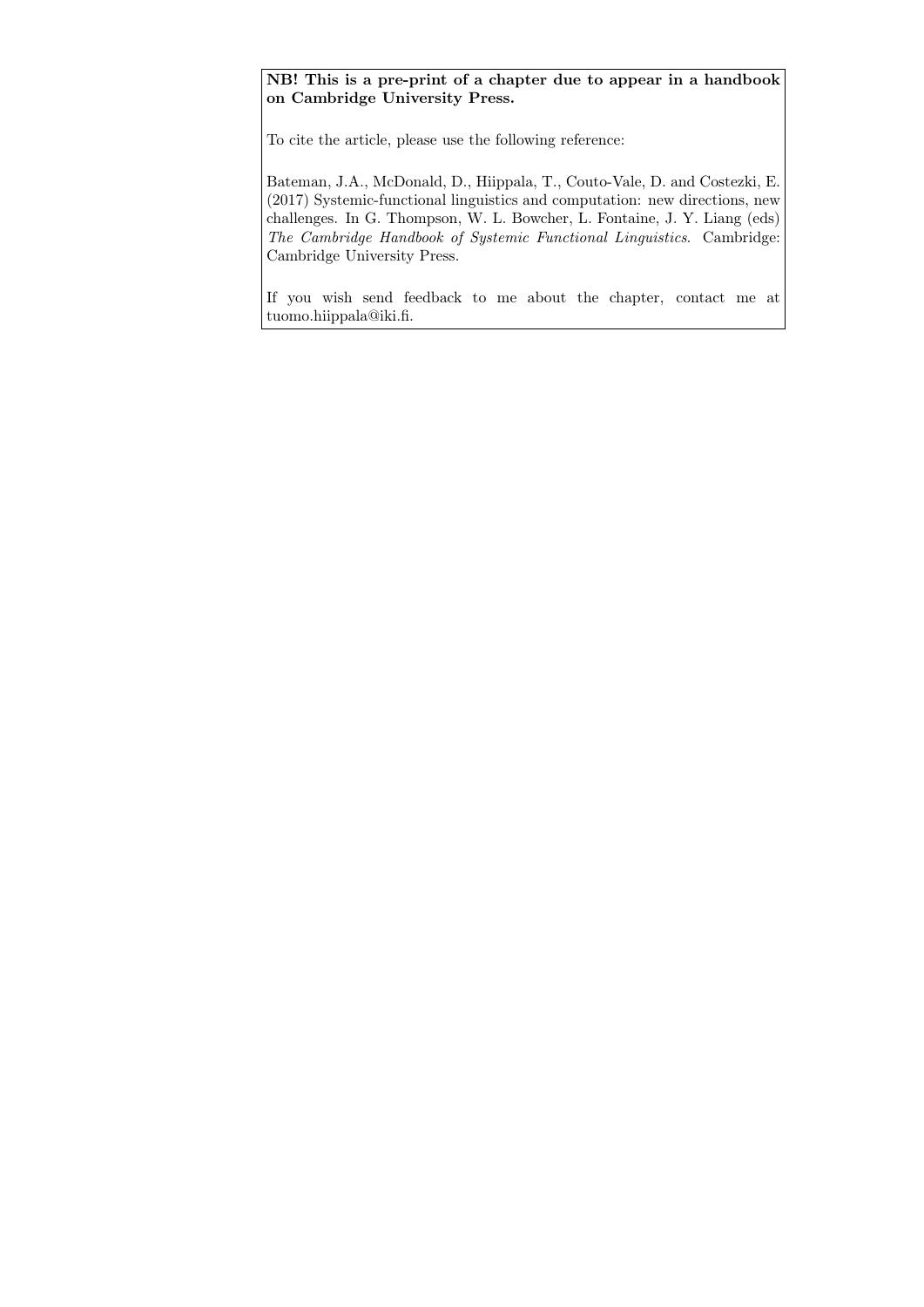# Systemic-Functional Linguistics and Computation: new directions, new challenges

John Bateman<sup>1</sup> Daniel McDonald<sup>2</sup> Tuomo Hiippala<sup>3</sup> Daniel Couto-Vale<sup>1</sup> Eugeniu Costetchi<sup>1</sup>

> <sup>1</sup> Bremen University, Bremen <sup>2</sup>Eberhard Karls Universität Tübingen <sup>3</sup>Digital Geography Lab, University of Helsinki, Finland

#### Abstract

Systemic-functional linguistics (SFL) has a long history of interaction with computational linguistics, but no area stands still. In the 1980s and early 1990s, various computational systems for natural language generation informed by SFL achieved state-of-the-art performance. Subsequently, however, advances in statistically driven, rather than rule-based, computational linguistics eclipsed many of these earlier systems. In this contribution, we focus on several areas of contemporary computational applications of SFL to show how the field is now developing. We begin with a brief historical introduction to the context of this interaction, moving on with characterizations of the current state of the art and a consideration of the relationship between SFL and the statistical paradigm now central to computation and natural language processing.

# 1 Introduction

Computational linguistics (CL), natural language processing (NLP), and language technologies (LT) are closely intertwined fields that employ computational techniques for various tasks related to treatments of language. Key tasks include both the development of software tools (for information/document retrieval, document summarization, sentiment analysis, named entity extraction, corpus analysis and machine translation) and the development and refinement of linguistic theories via algorithmic models. The importance of algorithmic models became clear perhaps most significantly with Peters & Ritchie's (1973) formal proof that Chomsky's emerging transformational grammar was unlearnable in the form then under discussion. Results of this kind led to a new awareness that algorithmic properties could be deeply revealing of properties relevant for linguistic theorizing as well. More recently, work exploring the conditions under which language and language behavior can 'emerge' from situated interaction has also made considerable progress—progress that simply would not have been possible without the computational models necessary to conduct experimentation (Steels 2005).

Since the advent of computational approaches to language in the 1950s, computational models have in fact always been at the forefront of linguistic theorizing,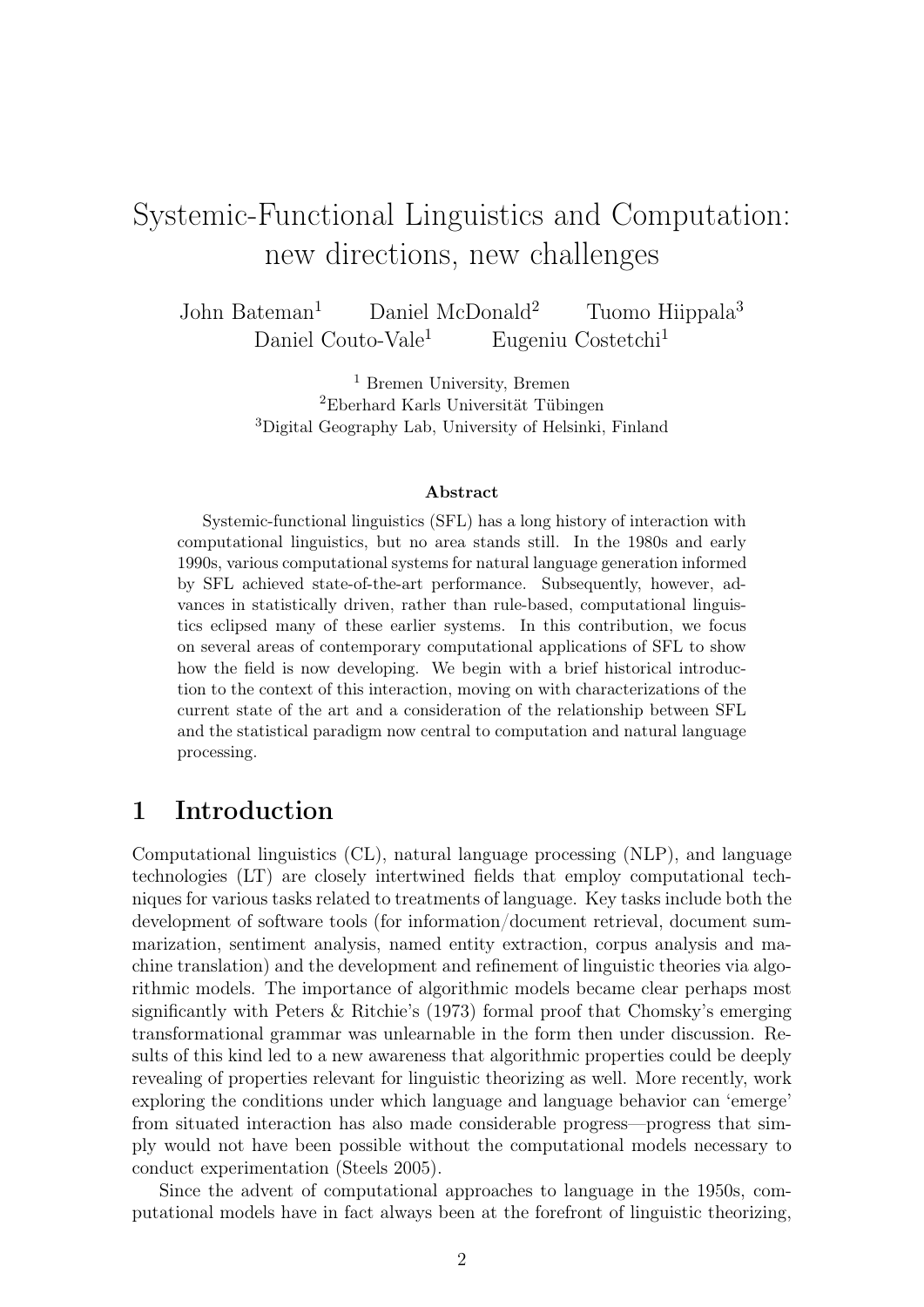serving to push the degree of explicitness of such models further and revealing both gaps in treatments and new capabilities. Most grammatical theories have now received computational instantiation and there is extensive experience in designing algorithms for their processing, as well as substantial computationally accessible resources such as corpora, treebanks (i.e., grammatically annotated corpora), lexicons and more. The models employed usually attempt to ensure that their algorithmic properties are reasonable so that they do not suffer the same fate as early transformational grammar and fall foul of the unlearnability trap. It is this attention to computational properties that has allowed broad-coverage components that can be applied to real (large-scale) data to become the norm.

Given this, it should not then be surprising that systemic-functional linguistics (SFL) has a long history of interaction with computational linguistics (a detailed review of the historical engagement between the fields is given in O'Donnell & Bateman 2005). Bateman & O'Donnell (2015) trace the deep involvement of SFL's primary founder, Michael A.K. Halliday, in this process from its beginnings. Halliday participated in some of the earliest attempts to achieve automatic translation systems in the 1950s, bringing together linguistic theoretical considerations and practicalities of computational processing. He was also instrumental in shaping the linguistic foundations of some of the most well-known language-oriented systems to emerge in computational linguistics and Artificial Intelligence in the 1970s and 1980s. This included both Terry Winograd's SHRDLU (Winograd 1972), a landmark natural language dialogue system that demonstrated that natural dialogic interaction with computers was an achievable goal, and William C. Mann's Penman system for large-scale automatic natural language generation (Mann 1983; Mann & Matthiessen 1985).

From the 1980s and up until the mid-1990s, interaction between SFL and computation was consequently well established with other significant initiatives bringing the fields together. Robin Fawcett's COMMUNAL, for example, also approached automatic language generation, applying a different variant of SFL (Fawcett 1988), while Michael O'Donnell attempted to extend the capabilities on offer by developing automatic analysis components similarly based on SFL (O'Donnell 1994); many further systems are described in O'Donnell & Bateman (2005). There was, however, a marked difference in the relative successes and acceptance of these efforts. SFL, as a broadly functional theory of language focusing on language use as 'motivated choice', appeared well-suited to address natural language generation: here the abstract task is often characterized as precisely one of 'making the right choices' given a description of a language as a resource (cf. McDonald 1980). Most approaches to automatic text generation of that time, regardless of theoretical orientation, thus turned to questions concerned with finding the functional conditions under which particular (primarily) grammatical choices would be appropriate for the communicative goals being pursued. This characterization echoed directly that offered by Halliday concerning the main descriptive apparatus used within SFL, the system network (cf. Halliday 1996: 10).

The situation with analysis, i.e., the construction of computational components capable of moving from provided strings of words or sounds to more abstract, grammatical or semantic representations, was very different. Here there was very little success compared to the rapid growth of general purpose analysis systems in computational linguistics more broadly. The reasons for this asymmetry are themselves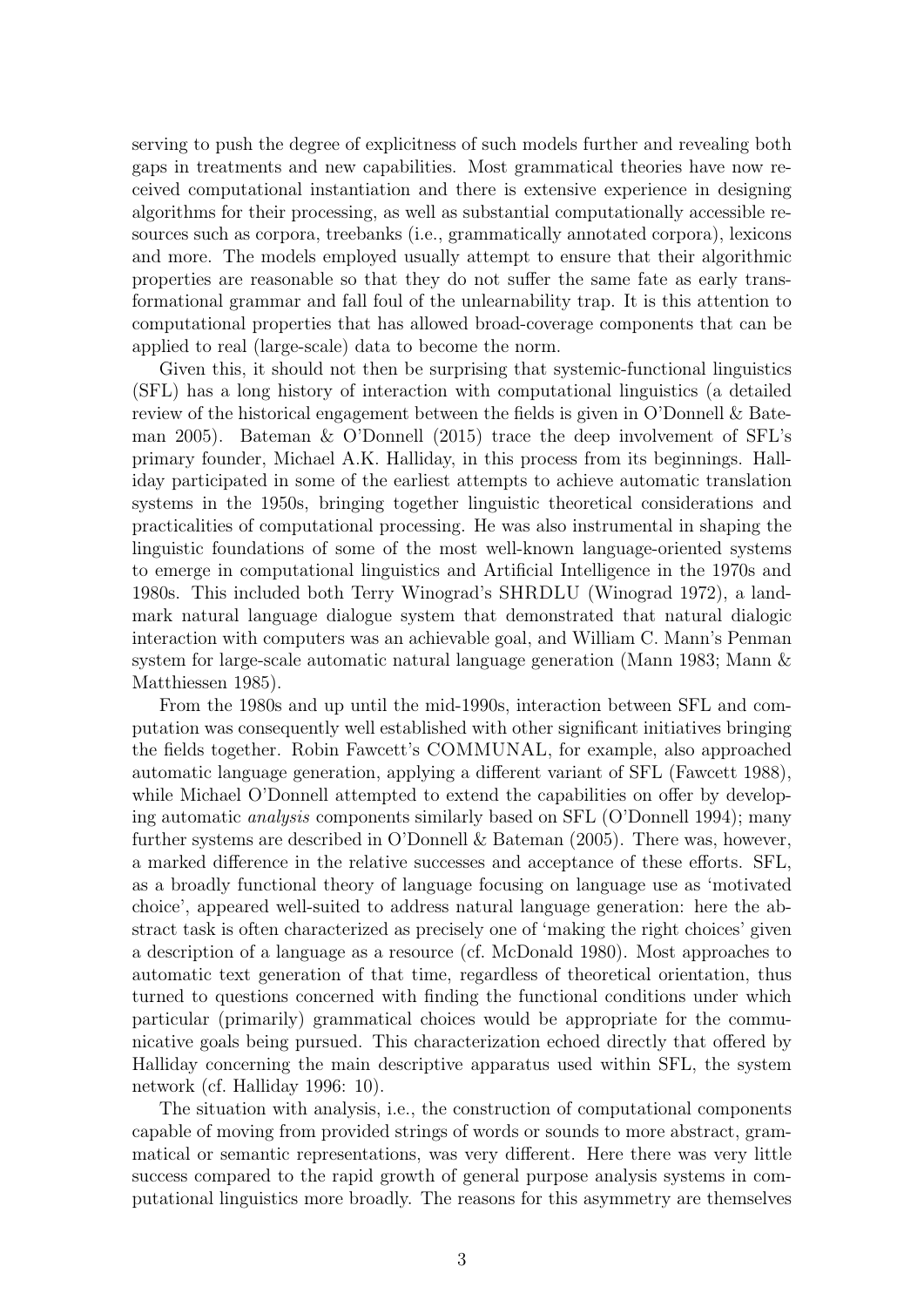of considerable theoretical note, revealing deeper issues in the formalizations of linguistic resources offered by the theory. The most significant of these are discussed in Bateman (2008b) and so will not be repeated here—essentially, however, questions of how to manage computational complexity of the kind mentioned above with respect to transformational grammar played a substantial role.

For the purposes of this chapter, what followed from the lack of success in the area of computational analysis using SFL specifications is more central. Whereas other approaches and systems began to achieve considerable success in automatic analysis, SFL's lack of success in this critical task led to it not being considered a viable approach for computation. This brought many consequences of its own, some of which were particularly important for the subsequent development of theory. For example, while SFL has always been oriented toward corpus-based work, pursuing such large-scale empirical research necessitates the availability or development of corresponding computational tools: one cannot examine large bodies of data by hand. Several other linguistic approaches have been more supportive of automated analysis of large-scale corpora and so it was natural that research—even research based on naturally occurring examples—would come to orient more to the kinds of theories for which analyzed corpora were, or could be made, available.

The success of these latter approaches had significant consequences for computational linguistics in general. As statistical methods, machine learning, automatic grammar construction and the like became ever more central to computational approaches to language throughout the 1990s, it became essential to create richly annotated datasets from which computational models could be derived. Machine learning, for example, works by taking a set of 'correct' examples and automatically deriving decision procedures capable of classifying previously unseen examples in the same way. To be effective, the quantity of 'correct' examples required to bootstrap the process can be quite large and SFL has simply not had resources of this kind—again largely due to a lack of automated analysis capabilities to get the entire process going. By the end of the 1990s, therefore, the position of SFL within computational linguistics had become relatively marginal.

Some legacy systems relying on SFL resources, such as the general natural language generation system KPML (Bateman 1997) descended from the Penman system, continued to be used and extended because of the considerable linguistic information they had come to include. For example, the development of the English grammar available with the KPML system stretches back to work by Matthiessen and Halliday in the 1980s in the Penman project (Mann & Matthiessen 1985); since then the grammar has come to include additions made by many further contributors giving rise to a grammar with very broad coverage—even by today's standards. The system as a whole thus came to occupy a particular niche among 'high-quality, high-effort' computational systems. More recently, less flexible but largely automatically produced generation systems relying on a variety of statistical methods have become common; an introductory overview of the field of natural language generation, its development over time, and current methods and challenges can be found in Bateman & Zock (2017).

Internally to SFL, the rapid developments in computational linguistics also began to have a significant, if largely indirect, impact. Corpus work, for example, frequently demands that bodies of data be 'marked up', or annotated, with particular categories that can subsequently be examined for meaningful patterns. This can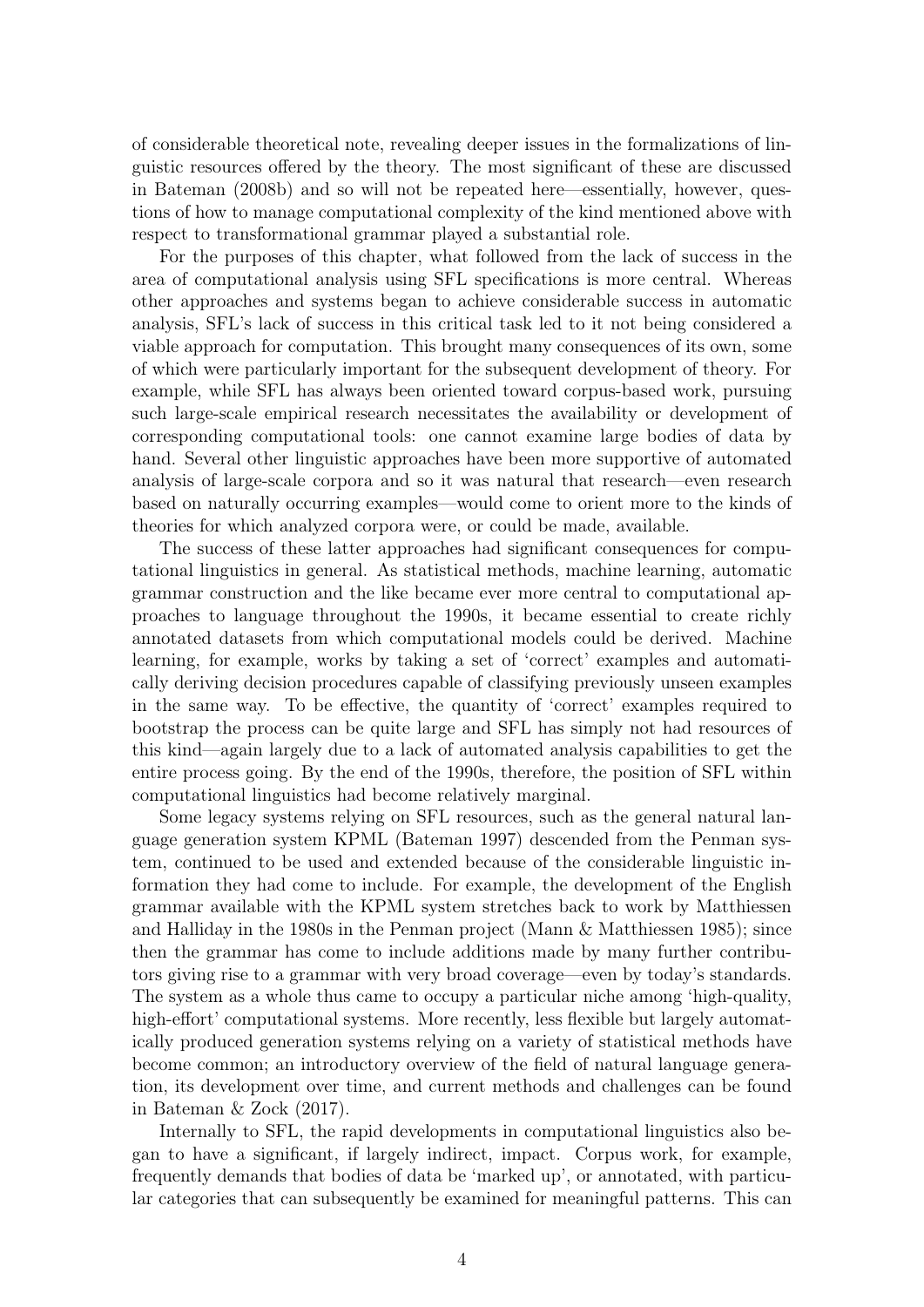only sensibly be done using computational tools that support the annotation process and manage the corpus. Here Michael O'Donnell's UAM Corpus Tool (O'Donnell 2008) has been of enormous benefit to many researchers, operating both within and outside of SFL. This freely available program allows researchers to define their own classification systems and then supports application of those systems to bodies of text. In contrast to many such tools, UAM adopts the system network as its basic resource for defining classifications, thereby allowing deeply nested classifications of a kind particularly supportive of functional linguistic work. Pre-configured networks for commonly used areas of systemic-functional grammar are also provided.

Although the UAM Tool is intended to support manual annotation, i.e., annotation where the human researcher makes the choices of classification according to the options available, in its more recent instantiations it also provides access to some of the now standard computational components capable of producing structural analyses of unrestricted text, such as the freely available Stanford Parser (Manning et al. 2014). This now supports automatic structure analysis for several languages (including English, Arabic, French, German and Chinese). Because the Stanford Parser provides Phrase Structure and Universal Dependency (UD) parses, the relationship between its analyses and the categories of SFL is often far from straightforward. Currently, however, no comparable capabilities exist for systemic-functional grammars. This critical task is still unresolved from the perspective of SFL.

The general availability and wide-scale take-up of the UAM Tool demonstrates in addition how computational tools now form a normal part of the linguist's world and this is sure to increase as such tools gain even further in capabilities. Kay O'Halloran and team have, for example, produced a series of tools extending capabilities for corpus analysis both with respect to the depth of analysis, including semantics and discourse organizations, and to the breadth of analysis, moving into considerations of image, video and text-image combinations (O'Halloran 2014) as well. We return to this line of development below.

Ultimately, the current situation involving interactions between SFL and computation is complex. Whereas the lack of contact between computation and SFL by the early 2000s had led to a hiatus in new theoretical and practical engagements of SFL with computational techniques, the growing capabilities and sophistication of computational approaches to language have made that work increasingly relevant and difficult to ignore. As a consequence, there are now signs that a new revival in interaction is in progress. The availability of a far broader range of computational techniques, together with more accessible, robust and extensible infrastructures for developing and combining computational components, has made the development of new generations of computational SFL tools both possible and beneficial. This then forms the focus of the remainder of this article. We pick out several core areas in this newly emerging state of the art, describing current activities and identifying some key areas for future developments.

# 2 Parsing

We begin with the core task of providing SFL analysis capabilities, or 'parsing'. As mentioned above, the lack of such capabilities was one of the main reasons why interactions between SFL and computation faltered. Building a natural language parser can be seen as a task of creating an artificial text reader which understands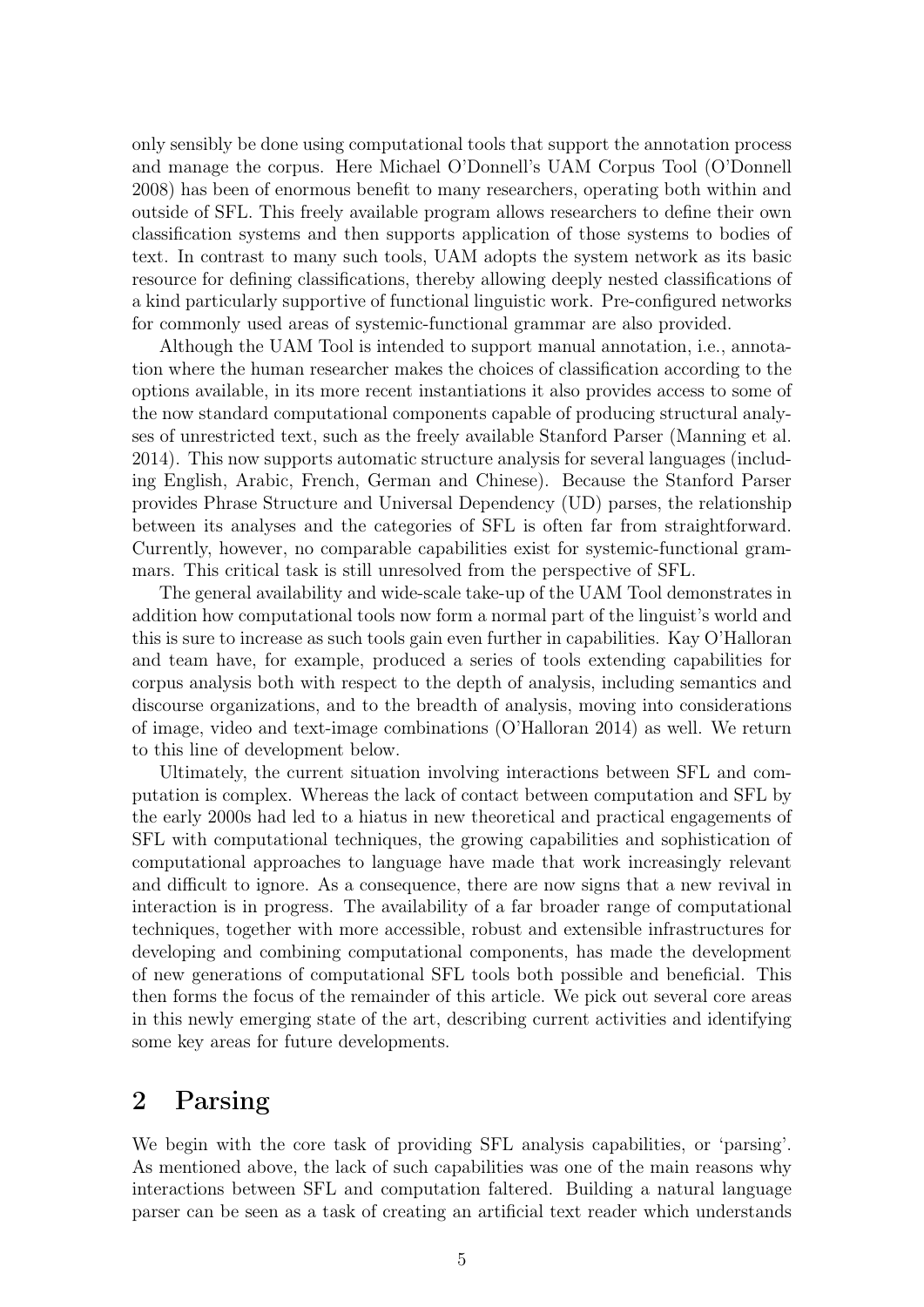the meaning expressed in some text. The depth and the kind of text understanding varies according to the tasks addressed. Different levels of abstraction are required when enabling tasks such as summarizing documents, answering questions about them and their content, deriving new knowledge, interacting with a human user using natural language and so on. These and many other tasks are currently moving out of the field of artificial intelligence research and more and more into everyday life and practical applications.

Broad coverage natural language processing modules now exist for several levels of linguistic abstraction, ranging from the least abstract tasks of 'stemming' – i.e., removing inflectional information to reveal the basic lexical forms employed – and part of speech tagging, through intermediate tasks such as syntactic analyses, to highly complex tasks such as semantic analysis or argument extraction. But there are two caveats: in general, the higher the degree of abstraction, the less accurate the coverage becomes; moreover, the richer the linguistic description, the slower the parsing process. This is then particularly problematic for SFL because its grammars and other levels of description are rich and multi-layered in ways that differ from many other theoretical accounts.

More specifically, the descriptive power of a Systemic Functional Grammar (SFG) lies to a considerable extent in its separation of descriptive work across 'structure' (i.e., syntagmatic organizations) and 'choice' (i.e., paradigmatic organizations). This comes at the cost of high computational complexity, which still presents today the biggest challenge in parsing broad coverage texts with full SFGs. O'Donnell & Bateman (2005) discuss how each successive attempt to construct parsing components using SFL then necessarily led to the acceptance of limitations either in grammar size or in language coverage in order to proceed.

A parsing process for full SFGs needs then to derive both syntagmatic (e.g., constituency structure) and paradigmatic (i.e. selections from the system networks) descriptions. Providing a syntagmatic description is crucial for parsing as it is this organizational frame that serves as an anchor for structured paradigmatic details that is, it is not sufficient to know that some feature has been selected; we also need to know precisely which grammatical unit that feature constitutes. Moreover, we need to be able to derive constraints on structure that are given by compatible feature selections and ruled out by incompatible feature selections. This latter task is a major source of computational complexity and, as Bateman (2008b) explains, brings with it significant theoretical implications for the construction of SFL theory as well as of computational systems. Today, it is common for parsers to rely on simpler syntactic trees (or other non-SFL grammars) as starting points for the parsing process. First, a syntagmatic organization, or 'structural backbone', would be defined, followed by an enrichment by paradigmatic selections. This technique was subsequently adopted as a beneficial heuristic for reducing complexity by most attempts to parse with SFGs (Kasper 1988; O'Donnell 2005; Costetchi 2013).

The first attempt to achieve larger-scale parsing capabilities for SFG was that of Robert Kasper (Kasper 1988). The structural backbone employed was provided by a context-free Phrase Structure Grammar (PSG), similar to Chomsky's use of a PSG to generate kernel sentences that would subsequently be subject to transformations (Chomsky 1957). In Kasper's case, each phrase-structure rule was given additional information for mapping the phrase structure onto a parallel systemic tree. After all possible systemic trees had been created, they were further enriched using infor-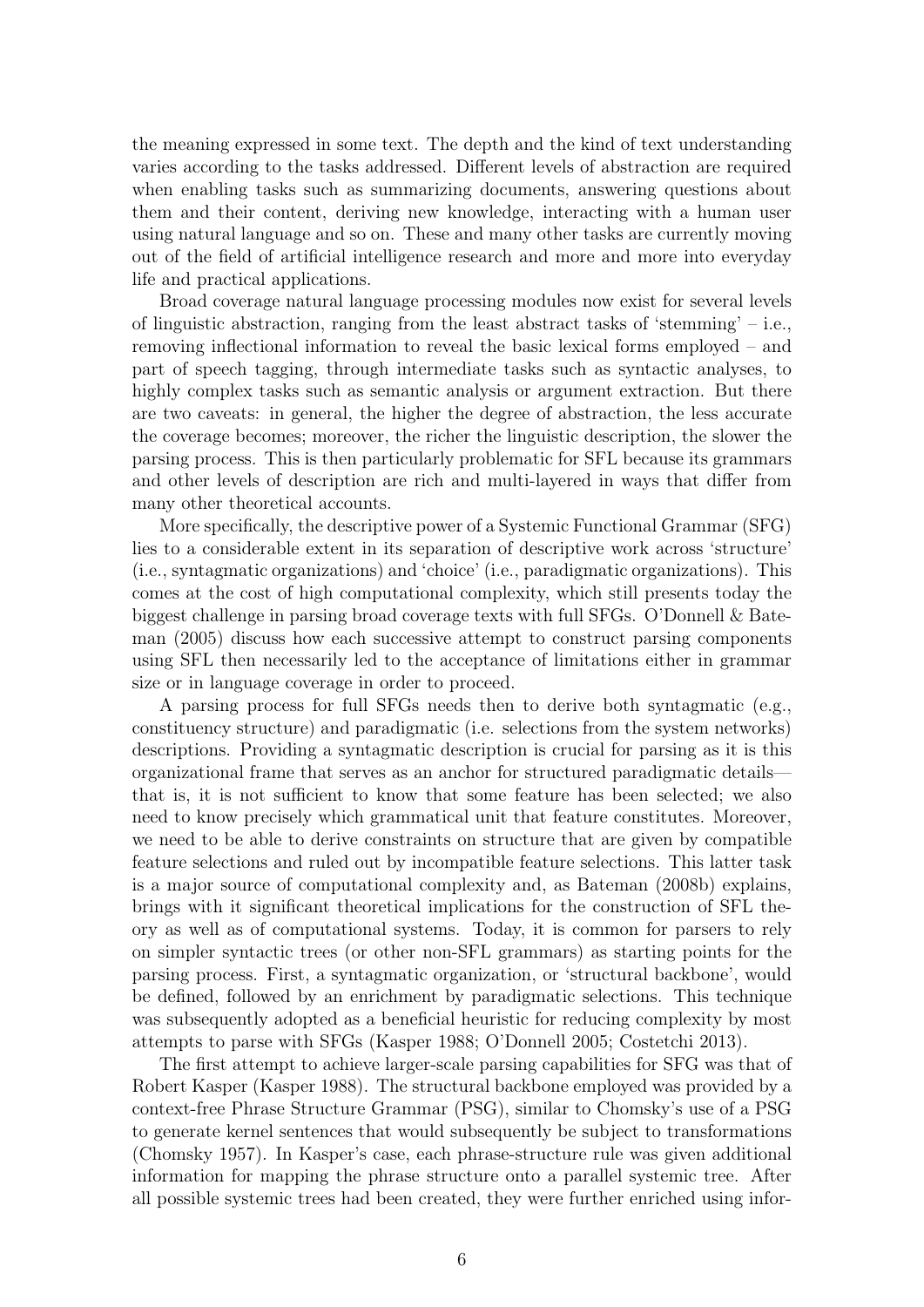mation from the Nigel Grammar (the SFG generation grammar developed within the Penman system—see Matthiessen 1985). This process was extremely slow and worked only on a limited size grammar because it involved 'multiplying out' all of the combinatorial possibilities inherent in the grammar. O'Donnell (1993) and Weerasinghe (1994) subsequently wrote parsers that attempted to build systemic functional constituency trees directly, avoiding the need to construct full phrase structure grammars. Again, however, the production of phrase structure rules for systemic clause structure was only feasible when limited grammatical possibilities were considered.

More recent approaches to syntactic parsing in computational linguistics more broadly have now advanced the field and offer far more powerful capabilities than the more experimental analysis components of the 1990s. It has therefore become logical to consider to what extent these may now better bootstrap the systemic parsing process as well. Costetchi (2013) consequently has designed and implemented a parser that still uses a syntactic backbone, but this time employing not a context-free phrase structure grammar but the Universal Dependency approach (UD—see Marneffe et al. 2014; Nivre 2015) used within the Stanford Dependency Parser (Marneffe et al. 2006; Socher et al. 2013). The approach remains broadly familiar: a structural backbone is derived using the broad coverage of the Stanford parser and this is then 'converted' into a form compatible with the systemic-functional syntagmatic organization.

Although the partially 'functional' nature of dependency relations provided by a UD parse can be used to support a more intuitive mapping to the functional elements defined in SFG, the conversion still raises challenges. UD is a singlelayered grammar, oriented toward cross-linguistic validity and minimal redundancy, and as a consequence collapses features which in SFG would be assigned to different ranks (e.g., word class and roles within a clause, as in the 'nsubj' relation) and metafunctions (e.g., experiential Agents and interpersonal Subjects). The limited number of functional labels UD defines also means that UD descriptions distinguish far fewer cases than is commonplace within SFG. The 'nsubj' role provided by UD may correspond in an SFG to the Actor, Behaver, Sayer, Senser, Token, and Existent, among others. While the less delicate UD has obvious computational benefits (less data required for training, faster manual annotation, etc), it comes at the expense of descriptive breadth, especially considering the delicate orientation of many investigations carried out within SFL.

Costetchi's system approaches these difficulties as follows. First the parser transforms the dependency graph into a SFG constituency structure, specifically following the Mood structure, and afterwards enriches this with a series of features from Mood, Determination and Person system networks as described for SFG by Halliday & Matthiessen (2013). Next, the parser assigns process types and participant roles to constituents as defined in the Transitivity system network defined for Fawcett's (2008) variant of SFG. The assignment of these semantic features is not unique, however: the parser assigns all possible semantic configuration as opposed to the most probable one for the given clause, drawing on a database of process type structures (PTDB—see Neale 2002) and an auxiliary process that detects and creates placeholders for syntactically empty elements as described in Government and Binding theory (Haegeman 1991). Finally, for multiple clause sentences, the parser provides possible assignments of inter-clause tactic relations as described in Halli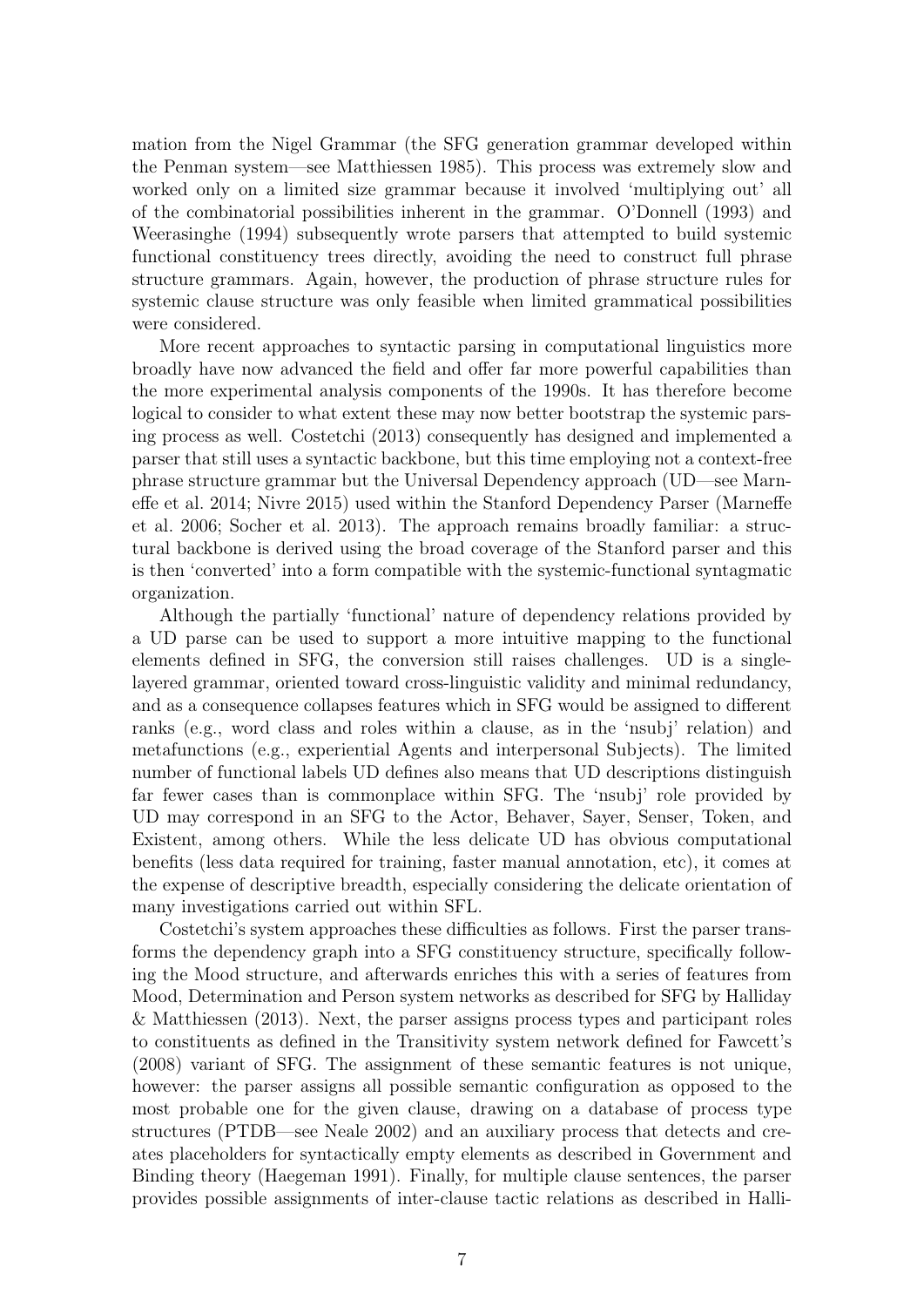day & Matthiessen's (2013) system network for clause combinations. Transforming the dependency graph into a systemic Mood constituency tree and enriching it with features is performed by an implementation of a generic graph matching framework (Costetchi 2013). This allows descriptions of graph patterns with rich feature structures and embedded operations that are executed when their patterns matches a target. The same mechanisms based on graph patterns allow both enrichment with systemic features and creation of placeholders for syntactically null elements.

The work of Kasper (1988), O'Donnell (2005) and Costetchi (2013) highlight that approaches combining aspects of different grammars as well as cross-theoretic transformations are now practical and feasible options, especially when such computationally simpler grammars yield good performance and high levels of accuracy. This direction of research is then worth exploring further with other dependency grammars, such as the Link Grammar (Sleator & Temperley 1995), constituency grammars, such as HPSG (Collins 2003; Oepen et al. 2000) or XTAG (XTAG Research Group 2001), or Combinatorial Categorial Grammars (CCG—see Steedman 1993). All of these accounts are currently producing high-quality results with very broad coverage grammars. Other NLP tasks currently advancing in computational linguistics, such as semantic role labeling, temporal annotations, spatial annotations, named entity or concept identification and many others, might now also be incorporated employing similar mapping mechanisms (Costetchi 2013).

The task of providing full paradigmatic analyses remains challenging, however. This task can be formulated as a reasoning problem by treating existing systemicfunctional grammars (such as the Nigel grammar) as a set of logical constraints constituting a combinatoric possibility space (of constituency structure, functions and descriptive features). The input of parses with other grammars can then be seen as 'factual' evidence to be considered when searching for solutions that resolve all the constraints given in the problem space. Although this abstract task still exhibits very high (computational) complexity, there is a long history in computer science considering solutions precisely to this problem (Kotthoff 2014). Particularly promising heuristics are offered by the problem reduction principle defined in computational complexity theory (Arora & Barak 2009) and the decomposition principle in probability theory (Grinstead  $\&$  Snell 2012). Given a large high-dimensional distribution  $\theta$  representing the domain knowledge, the task is to decompose it into a set of smaller lower-dimensional distributions  $\{\theta_1, \theta_2...\theta_n\}$  from which the original distribution  $\theta$  can be reconstructed with no errors. With such a decomposition one could draw any conclusions from  $\{\theta_1, \theta_2 \ldots \theta_n\}$  that could be inferred from  $\theta$  without actually reconstructing it.

This procedure already has implementations in terms of probabilistic graphical models (Airoldi 2007) using Bayesian Belief Networks and Markov Random Fields, which form the foundation for probabilistic logics such as Bayesian (Kersting & De Raedt 2007) and Markov Logic (Richardson & Domingos 2006; Domingos et al. 2010). They might therefore also offer good candidates for expressing system networks together with those networks' constraints on syntagmatic structure, especially given that highly efficient (polynomial and even log linear) learning and inference algorithms already exist for them (Guo & Hsu 2002).

Another direction worth exploring is building the syntactic backbone as native SFG constituency structures. For this task, an SFG corpus might be built either from scratch, such as the one in Fawcett's (1993) COMMUNAL project, or by trans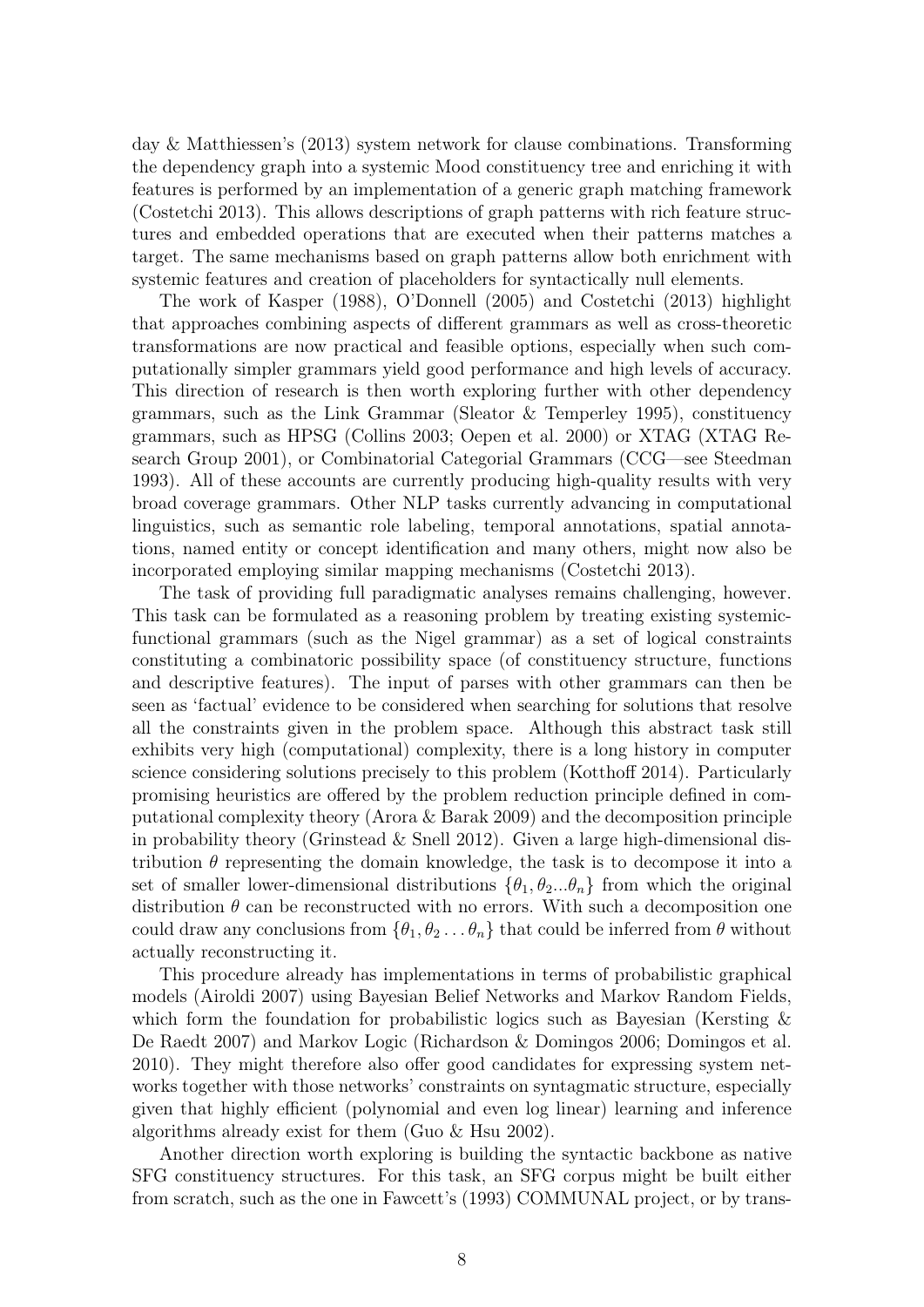formation of existing corpora (Honnibal 2004; Honnibal & Curran 2007). The latter option is more feasible and in line with the idea of cross-theoretic transformations across distinct grammatical accounts defended above. Such resources could then be employed in well established practice from computational linguistics as training datasets for machine learning algorithms, which we will return to briefly below.

Automated parsing with functional categories promises a number of important applications, both within and outside of research settings. Parsed data can help in determining the register dimensions of a text, assisting in document classification or analysis of diachronic change. These approaches can also help develop linguistic theory—in the case of SFL, automated frequency counting is perhaps the only feasible way of accomplishing the "grammarian's dream" (Hasan 1987) whereby grammatical distinctions and lexical alternatives become one unified resource. Such counting would enable accounts to systematically extend characterizations from system to instance respecting statistically-derived probabilities for given contexts.

Functional linguists approach corpora both from above (i.e., looking at collections of texts as assemblages of registers) and from below (i.e., by building profiles of lexicogrammatical frequencies). Teich et al. (2016), for instance, use register theory and selected elements of SFG to analyze a large, metadata-rich corpus of scientific writing. Automated tagging and manual annotation are used in tandem to extract frequency counts for various lexicogrammatical features. Statistical modeling is then used to model phylogenetic change, as well as disciplinary specialization. Findings show that disciplines differentiate themselves not only through experiential choices but through differing probabilities within tenor and mode as well. Teich et al. point out that tenor and mode are often neglected in tool and method development within NLP and SFL approaches could then help achieve more inclusive accounts.

Using similar methods, McDonald & Woodward-Kron (2016) investigate language change over the course of membership in an on-line support group for bipolar disorder. Over time, members' talk increasingly comes to align with a biomedical ideology: members' Mood choices shift in order to allow advice and foreground declaratives to provide hedged advice that foregrounds lay experience experientially, users come to construe health problems as Possessions, rather than Identities. Zinn & McDonald (2015) apply a similar methodology in order to track shifting lexicogrammar and semantics of risk in print news journalism over the past 30 years. Focusing on experiential and group level features, they found that risk is increasingly nominal, negatively appraised, and construed as possible, rather than calculated.

In each of these contemporary projects, dedicated systemic parsing would radically increase the potential features chosen for analyses, and allow more precise division of meaning-making along metafunctional lines.

## 3 Dialogue systems: situated language use

Although the prospect of computational systems that converse with humans has always been upheld as one of the primary goals of artificial intelligence, progress has been relatively slow. The early system mentioned above, SHRDLU from Winograd (1972), was a landmark system that in fact proved a difficult act to follow. Over the past decade, an increasing number of computational systems with impressive dialogic capabilities have been produced, however, and the area is now coming back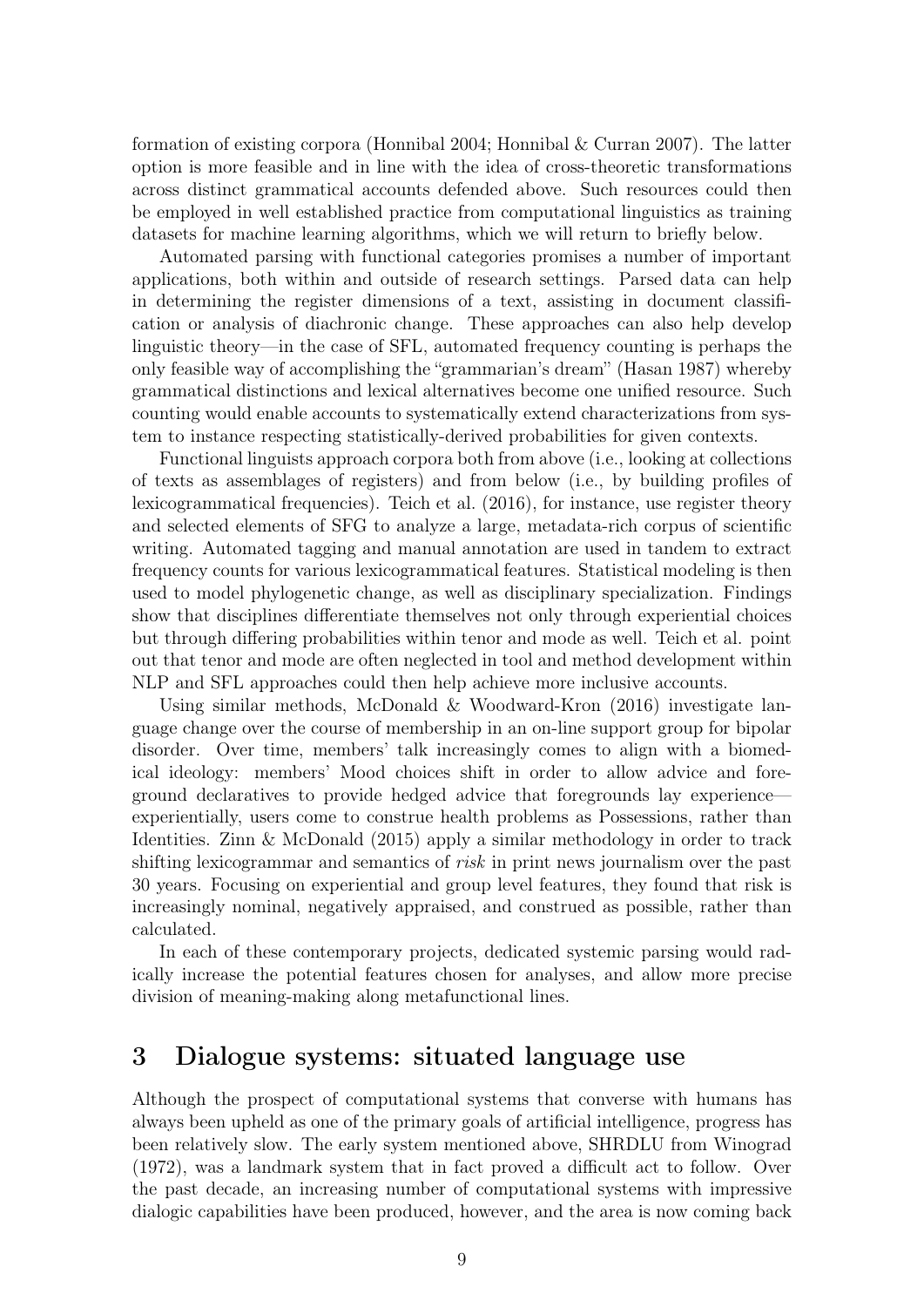into the mainstream: consumer electronics increasingly ship with computational 'assistants' of one kind or another, with each supporting at least spoken interaction between information systems and their human users.

When dialogue systems are constructed incorporating insights from linguistic theory, the interactional behavior that results offers a powerful source of additional knowledge and evaluation of the adequacy of the theories employed. It is generally immediately apparent when interaction does not run smoothly and so this can be considered in terms of whether the theories employed were adequate or not in the guidance they offered. This applies to all levels of abstraction within dialogue systems: for example, even when the speech recognition component is of insufficient quality to reliably resolve what was said acoustically, one might still expect the dialogue management component to respond more or less gracefully by politely inquiring again as to what was said, rather than simply failing with an internal system error.

The usual components of a computational dialogue system therefore span a considerable breadth of linguistic knowledge as well: ranging from spoken language recognition, parsing, semantic analysis, contextualization, recognition of speech acts, designing responses appropriate both to the context and to the addressee, producing grammatical forms for those responses and converting them into intelligible spoken output. Working on computational dialogue systems is then of considerable value for refining our linguistic theories in each of these areas and in combination. This applies equally to systemic-functional linguistics, and particularly to all of the varied components of the theory spread over levels of linguistic abstraction from phonetics to context of situation.

In general, developing a dialogue system can be seen as the task of creating an artificial 'persona', a non-organic being who will speak to humans. There are many reasons for developing such beings: some developers aim at alleviating human loneliness by building great listeners and companions while others focus on automating labour, work, and entertainment by implementing virtual call-center attendants, autonomous vehicles, vending machines, intelligent speakers, intelligent TVs, and intelligent home devices. To a greater or lesser extent, dialogues in all these contexts exhibit fundamental properties of 'situatedness'. Here, a host of wellknown linguistic phenomena, such as deixis, i.e., referring to the speech situation, and recipient design, i.e., making sure that what is said is appropriate both to the context and to the state of knowledge of the addressee (cf. Fischer 2016), come to play central roles. Ensuring that aspects of the linguistic account are able both to access and to influence situation models appropriately to control these phenomena is then an important requirement.

These properties raise some particular theoretical challenges for systemic-functional theory that are currently unresolved: this concerns the entire area of establishing relations between the linguistic system and context. Although SFL has always placed considerable weight on the notion that language use, on the one hand, depends crucially on context and, on the other, plays a constitutive role in constructing such contexts, the mechanisms available within SFL for modeling this are still schematic. When building computational dialogue systems, however, precisely this property must be specified and implemented in detail. A major difficulty here is the highly 'dynamic' nature of the linkage between language and context. Each utterance is dependent on the context, while also changing that context for subsequent utter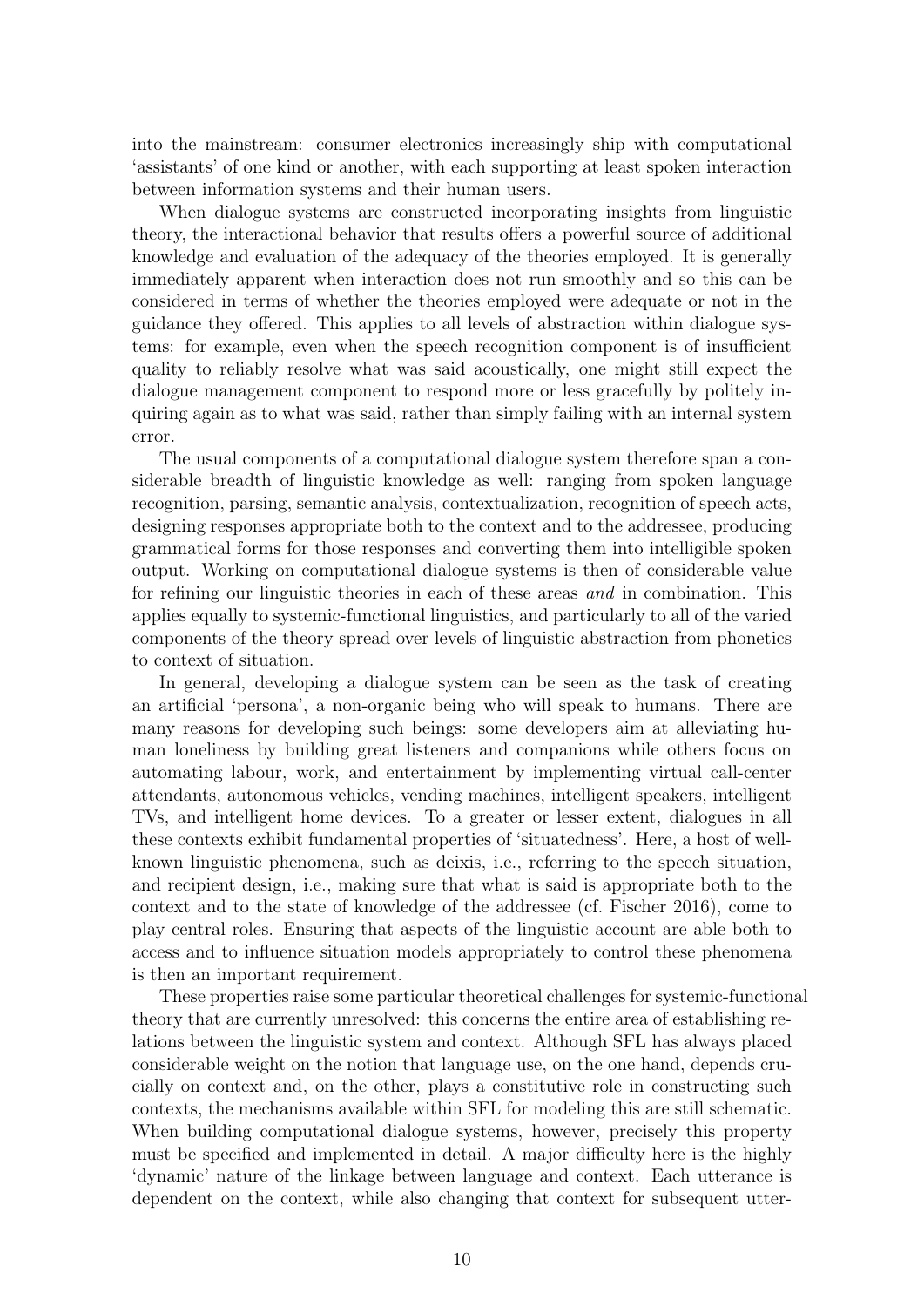ances.

Approaches to dialogue systems outside of SFL most usually deal with this flexibility by combining the so-called 'information state' approach Traum & Larsson (2003), whereby semantic representations of the current 'question under discussion' and the states of knowledge of the respective interactional participants are used to trigger actions, and statistically derived probabilities concerned with which speech acts have occurred and which are most likely to follow. Within SFL-based systems, an early model of this interaction was set out by O'Donnell (1990), while Fawcett (1989) adopted more directly a procedural account based on flowcharts. More recent models interacting with systemic-functional descriptions also include levels of description concerned with transitions between dialogue states, modeled in a variety of ways (Teich et al. 1997; Shi et al. 2011), but these approaches still exhibit drawbacks in comparison to the non-SFL-based dialogue systems available. Non-SFL-based dialogue systems typically include far stronger formalizations of processes of reasoning with presuppositions, of the influence of the knowledge of addressees, of the communicative goals of the interactants, of the discourse history, of implications following from the semantics, and more besides. They can, therefore, by no means still be seen as impoverished or simplistic with respect to their purely linguistic competitors.

Even at the level of fine-grained lexicogrammatical choices, context-sensitivity of many linguistic phenomena must be catered for and theoretically characterized. Consider the case of a single proper name. Depending on the states of knowledge of the participants, uttering that name may be a simple mention, an invitation to participate, a direct address or call for action, and so on. The same participant may also be picked out by participant 'status'—i.e., according to whether the participant is a speaker (at some specific time), an addressee, or a third person participant or overhearer. Thus choices in the grammar need direct access to various organizational features of the situation and, moreover, those features change with each utterance and with time. Furthermore, depending on what precisely is being done with an utterance in a dialogue, the interpretation required may be quite different.

As a concrete example, consider the case of an autonomous wheelchair capable of spoken language interaction. Here, even uttered terms for objects, such as 'sofa' or 'TV', may function as the referenced object of a relative location playing the appropriate role in a command to move somewhere. In contrast, other uttered terms for objects, such as 'wheelchair', may serve as a way to direct a command at the intended addressee, as in 'Wheelchair, go to the kitchen'. Such variation demonstrates that anchoring linguistic analysis in the agency and affordances of things present in the situation is essential to determine the speech function of an utterance.

Situated dialogues therefore differ from monologues and from non-situated dialogues in substantial ways. On the one hand, a monologue such as an argumentative essay consists of a series of uncontested statements. As a result, each statement corresponds to a process that the author assumes took, is taking, or will take place. On the other hand, in a dialogue each statement must be acknowledged by the addressee(s) before interactants agree that something took, is taking, or will take place. Computational dialogue systems must then also incorporate explicit models of such 'grounding' as well in order to support natural interaction. Of course, interactants may also disagree about what can be accepted as having taken place,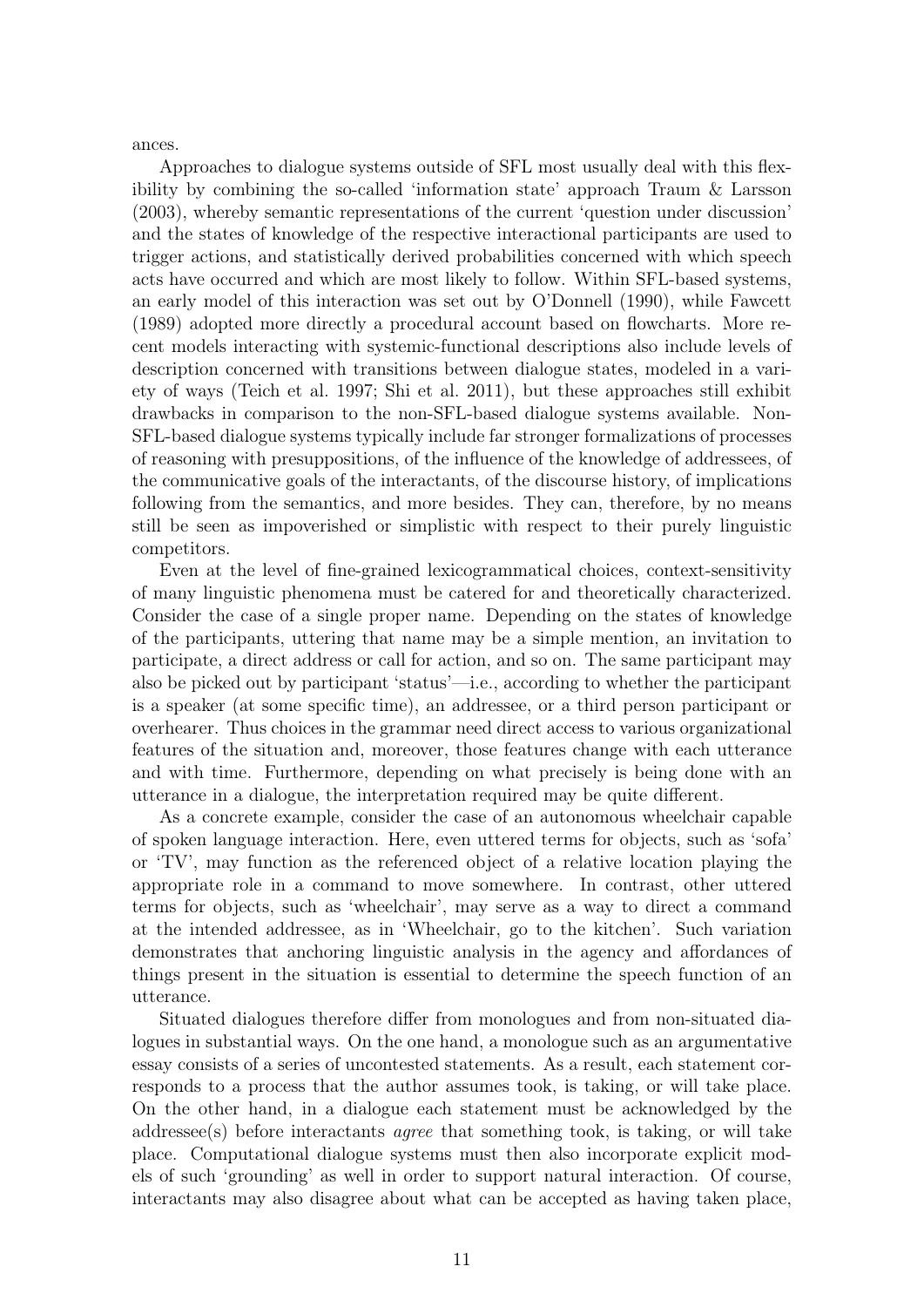which can lead to interruptions and further subdialogues at any point. In other words, while truth is proposed in monologues, in dialogues it is negotiated. In addition, information is not only offered by interactants, it is also demanded in the form of questions: in short, interactants exchange goods-and-services, and this must be explicitly modeled.

A computational model addressing the forms of flexibility described above at various levels has been developed by Couto-Vale (2017), building on SFL principles. The application domain for this system is that of the above mentioned 'intelligent wheelchair'. Such wheelchairs primarily play a role in interactive exchanges of goods-and-services. In particular, they offer a set of services, including going or taking someone to specified destinations and recharging themselves at an appropriate docking station. When interacting with such a wheelchair, a human normally gives the wheelchair a sequence of tasks for it to perform. These tasks are executions of the wheelchair's services. The context of a wheelchair offering services consequently motivates particular interpretations and descriptions of the utterances occurring. When humans and wheelchairs exchange services linguistically, the human takes the role of a service client and the wheelchair takes the role of a service provider. The human tells the wheelchair what to do and so is the source of the request; the wheelchair is the request's 'destination'.

This can then be captured in terms of functional configurations in the linguistic analyses that a dialogue system needs to perform when participating in natural dialogue in this scenario. Functional linguistic analyses appropriate for the context and constructed automatically on the basis of situation-specific resources are illustrated in Tables 1 and 2; in this scenario, the wheelchair goes by the name 'Rolland'. In Table 1, what is transferred from the service client (Agent) to the service provider (Medium) is a request, whereas in Table 2 what is described is a service of the service provider. Selecting the appropriate analysis for these grammatically very similar cases demands that a language analyzer knows of the respective capabilities of the represented participants: only the wheelchair is capable of moving the client, whereas only the client is capable of calling for services.

|        | called  | Rolland  | to my bed |
|--------|---------|----------|-----------|
|        | brought | Rolland  | to my bed |
| Client | Process | Provider | Route     |
| Agent  |         | Medium   | Update    |

Rolland took me to my bed Rolland brought me to my bed Provider Process Client Route Agent  $\vert$  – | Medium | Update

Table 1: Description of request (by human)

Table 2: Description of service (by human)

Following this line of discussion further: not every process represented in humanwheelchair interaction is a service, and so the system, and the underlying theoretical description, must be able to tease these distinct interpretations apart. For example, humans also use descriptions of their own future actions in order to communicate to the wheelchair that services need to be performed that enable users' actions to take place. For instance, let us assume a gait-impaired woman is interacting with an intelligent wheelchair and wishes to wash her hands. In this situation, only the woman can wash her hands; the wheelchair cannot. However, the woman can only wash her hands if she is at a given position in relation to a sink. Resolving the intention of an utterance such as 'I must wash my hands' is therefore complex and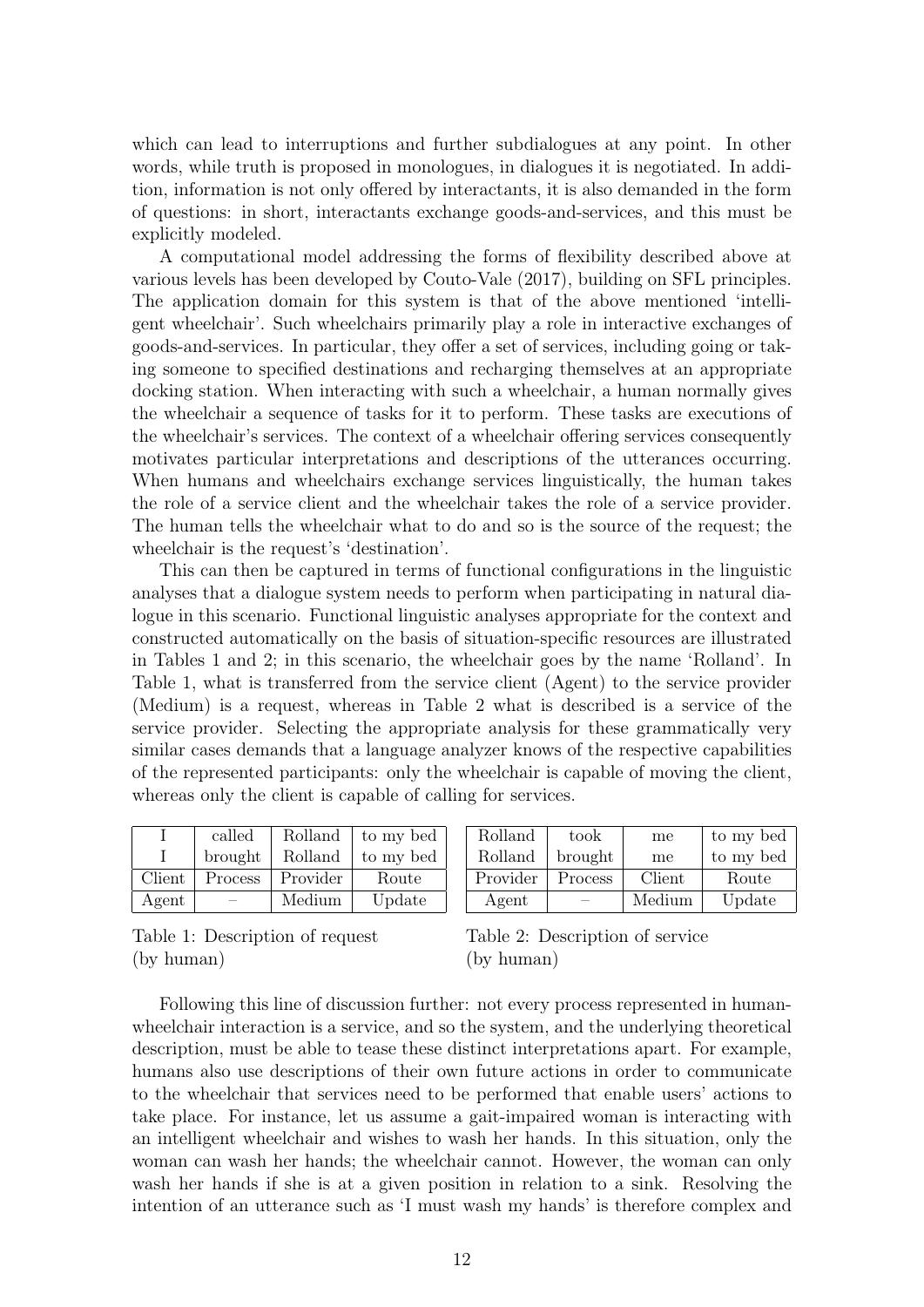again demands that the system can access just who can perform what actions in order to assign functional roles in the grammatical analysis appropriately.

Specifically, because the wheelchair offers services it needs to construct interpretations even of representations of human actions (such as 'I must wash my hands') in terms of possible actions that would support those actions. It is this that makes it possible for the wheelchair to respond in the present case: "ok, then I'll take you to the sink". In other words, it is the fact that interactants can perform some actions and cannot perform other actions, and that interactants offer services that enable each other's actions, that enables such clauses to be construed as commands for the wheelchair to do something. Such knowledge must then be accessible if situationally appropriate interpretation of utterances is going to be possible (Couto-Vale 2017).

Several practical approaches to implementing computational dialogue systems of this kind make simplifying assumptions that provide basic functionality but with little scope for extension to cover more natural or complex interactions of the kind illustrated here. For example, spotting keywords is a straightforward way of 'guessing' what an utterance might have meant. When the word 'kitchen' is spotted somewhere in an utterance, the wheelchair or other assistant may just assume that the intended service is to take the user to the kitchen. This strategy becomes increasingly unwieldy when extended to interpret recognition of a keyword such as 'wash' as an instruction to go somewhere. What happens in practice with such straightforward approaches is that multiple keywords such as 'wash' + 'hands', 'wash' + 'hair', 'wash' + 'dishes', and 'wash' + 'clothes' are necessary for guessing the command. These sets of keywords become the conditions of interpretation rules, which get progressively more complex as the number of potential clauses increase. For this reason, although such an implementation strategy works for simple scenarios, it does not result in reusable linguistic resources nor in resources that are easy to maintain as the domain of application expands.

Being able to describe features of utterances as systemic options with reference to the situation as suggested here and following SFL principles then promises an economical way of automating understanding and generation in general. It is by recognizing the features of the situation that enable and disable people to mean something in particular that we can produce resources for one situation and reuse them in another. Developing more complex dialogue systems building on fine-grained and dynamic linkages between language and situation is in fact not only of interest for applications; it is also a highly effective strategy for pushing theory development. When a computational system is brought to the level of explicitness and completeness that it can actually produce behavior (at any levels of linguistic abstraction), weaknesses or gaps in the theories implemented can become glaringly evident in a way that is simply not accessible when considering the theories 'on paper'. When the produced behavior does not meet expectations, this is a good indicator of places where theoretical frameworks may need refinement.

# 4 Multimodality

Another development gaining momentum in several areas of computational linguistics is the focus beyond language to include other modalities or forms of expression. With this move, the range of computational work relevant for non-computational theory building is also extended considerably—particularly for the area of multi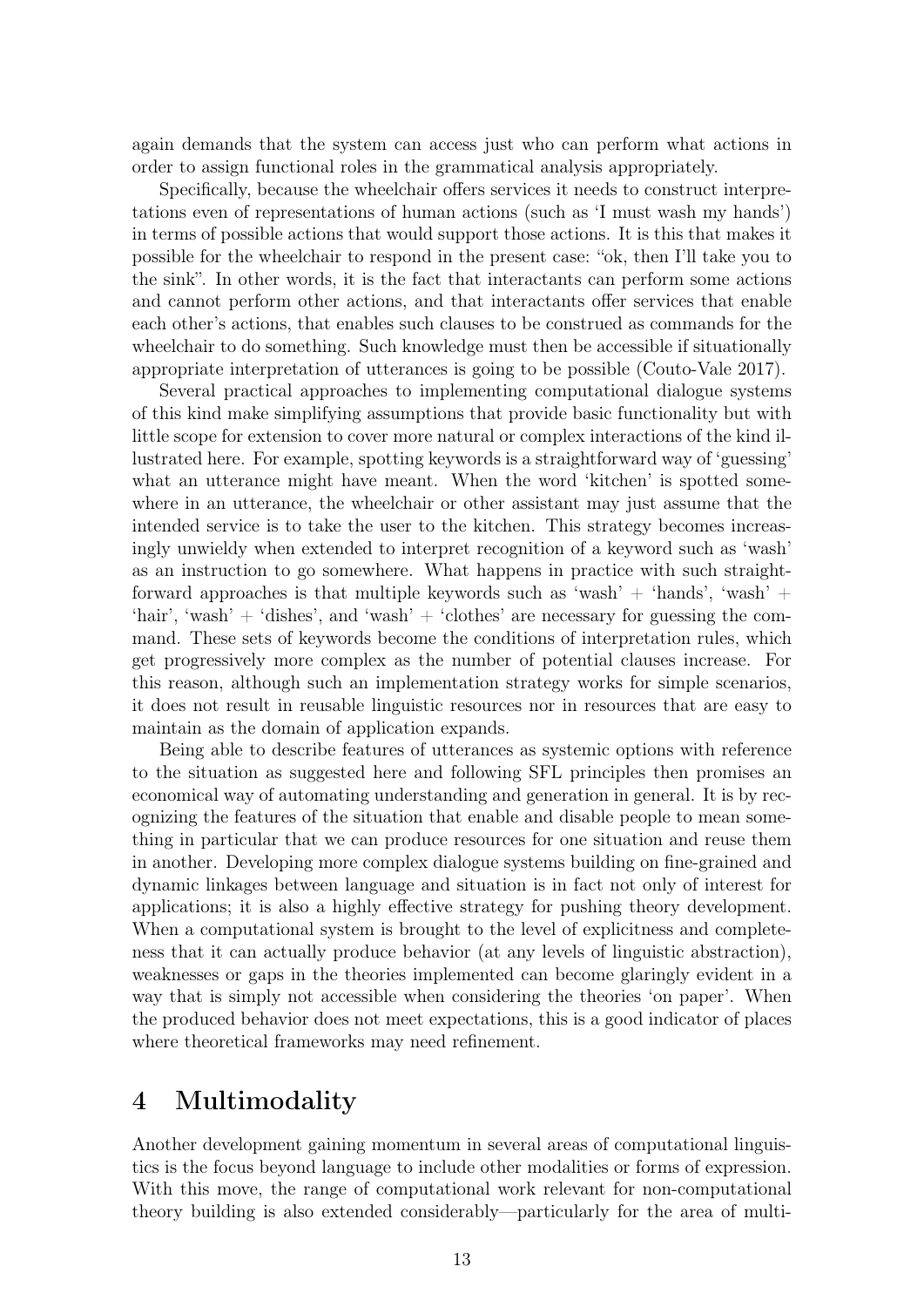modality. Multimodality is the study of how multiple modes of expression interact with each other in diverse communicative situations (Bateman et al. 2017). To draw an example: a multimodal approach to the dialogue systems discussed above might pay attention to gestures alongside spoken language, thus extending the scope of relevant work from natural language processing to gesture recognition, a subfield of human–computer interaction (Rautaray & Agrawal 2015). Alternatively, a multimodal perspective on page-based documents might in turn involve document analysis, a subfield of computer vision, to automatically infer the structure of the document and identify its contents, and apply appropriate processing depending on whether they consist of photographs, diagrams, other graphic elements or written language (Doermann & Tombre 2014) and to derive text-image relations (Bateman 2014).

While this illustrates how issues of multimodality and computation can often be intertwined, a discussion capturing their breadth is well outside of the scope of this chapter. Therefore, to limit and structure the discussion on computational methods in SFL-inspired work on multimodality, we begin with a body of work strongly rooted in SFL, namely that directed by Kay O'Halloran, before considering how recent advances in computational methods may benefit and inform future research on multimodality.

In work undertaken at the Multimodal Analysis Lab at the National University of Singapore between 2008 and 2013, O'Halloran and her team aimed to:

"... develop and use interactive digital technologies for multimodal analysis of different media and to develop computational, mathematical, and visualization techniques for interpreting semantic patterns in the resulting multimodal data. The research program also aimed to develop automated computational techniques for analysis of large cultural data sets, and to develop digital technologies that promote a systematic approach to teaching and learning multimodal literacy and communication skills for the twenty-first century." (O'Halloran 2015: 390)

Much has been written elsewhere about the tools for supporting multimodal analysis (see e.g. O'Halloran et al. 2014b); in the following, therefore, we focus on the application of computational techniques to analyzing multimodal data.

Despite the computational emphasis, the underlying theoretical framework of O'Halloran's projects draws heavily on what O'Halloran (2008) conceptualizes as Systemic-Functional Multimodal Discourse Analysis (SF-MDA). Following the social semiotic and systemic-functional approaches to multimodality (e.g. Kress & van Leeuwen 2006; O'Toole 2011), SF-MDA considers language and image as resources for making-meaning, building on the rich theoretical framework provided by systemic-functional theory. This involves, for instance, applying the concepts of metafunctions and rank to visual images, so as to provide an integrative framework for describing multimodal data. With this kind of framework at hand, another question quickly emerges from the computational perspective: namely, how to move beyond hand-picked examples and bring the powerful theoretical apparatus of SFL to bear on large volumes of multimodal data. Indeed, this question is well-known and long-discussed in non-SFL computational corpus analysis.

Similar questions are posed in the emerging field of digital humanities, which studies how computational methods and techniques can help to answer research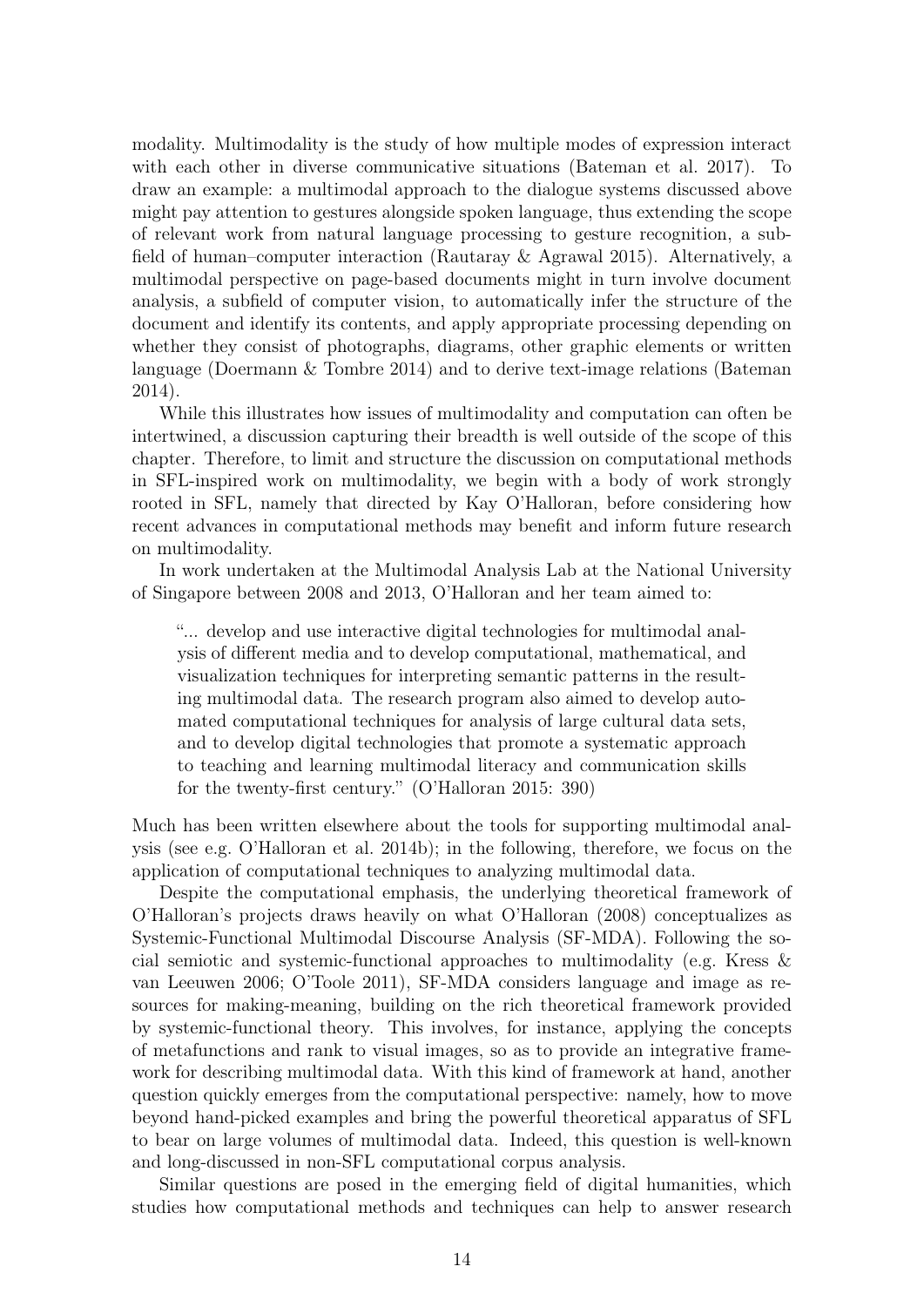questions raised in the humanities (see e.g. Berry 2012; Schreibman et al. 2016). Multimodality, however, has not been theorized extensively in the digital humanities, except in discussions of developing new ways of representing and disseminating research results (Svensson 2010). O'Halloran et al. (2014a: 565) consequently characterize their work as a further extension into what they define as "multimodal digital humanities", which involves collecting large volumes of linguistic and visual data, which are then aggregated for analysis and converted into interactive visualizations for exploration.

O'Halloran et al. (2014a) provide a good example of this approach at work, exploring the dynamics of urban life in Singapore. To study large volumes of data collected from various social media services, O'Halloran et al. (2014a) examined interpersonal meanings across two different semiotic resources by using computational techniques. For written language, O'Halloran et al. (2014a: 572) evaluated the sentiment of 98,733 Twitter messages sent from specific locations by calculating a lexicon-based emotion vector for each message, which captured the basic emotions of happiness, sadness, fear, anger, disgust and surprise. For photographs, they applied automatic face detection to 301,865 images retrieved from Instagram (O'Halloran et al. 2014a: 573). By aggregating this information into a grid defined over the map of Singapore, in which the locations are enriched with venue information combined from FourSquare and Wikipedia, O'Halloran et al. (2014a) investigated differences between residential and tourist areas.

In another study, Cao & O'Halloran (2015) explored differences in photo-shooting patterns between different groups of users on Flickr, focusing on differences in shot scale (close-up vs. long distance). Trained using texture patterns extracted by computer vision algorithms from the photographs, a machine learning algorithm—a Support Vector Machine (SVM)—learned to distinguish between shot scales with 91.3% accuracy. Cao & O'Halloran (2015) then applied this classifier to examine photographs taken by different groups. This revealed a strong correlation between the user's geographic location and shot scale: the users were more likely to take closeup shots while in their home country, while taking more distant shots abroad. Cao & O'Halloran (2015) suggest that this may result from individuals taking pictures of more mundane objects at home, while capturing sights and sceneries abroad, reflecting photographic practices associated with tourism.

Although the results discussed above show the potential of computational methods, their level of detail remains far from those commonly found in manual analyses of multimodality within SF-MDA and other approaches. O'Halloran et al. set out to bridge this gap in subsequent work, identifying the following challenges:

"First, it is not possible to model and predict discourse patterns extrapolating from a limited number of detailed analyses. Second, the modeling of multimodal data using dimensionality reduction and clustering techniques results in visual patterns that require a human analyst to make sense of them, rather than delivering explicit, computable accounts of the semantic patterns which have been derived." (O'Halloran et al. 2016a: 10)

To this end, they propose a "multimodal mixed methods research framework" that uses qualitative methods to identify key semiotic resources in the collected data set, which are then targeted using quantitative methods, such as mining the data with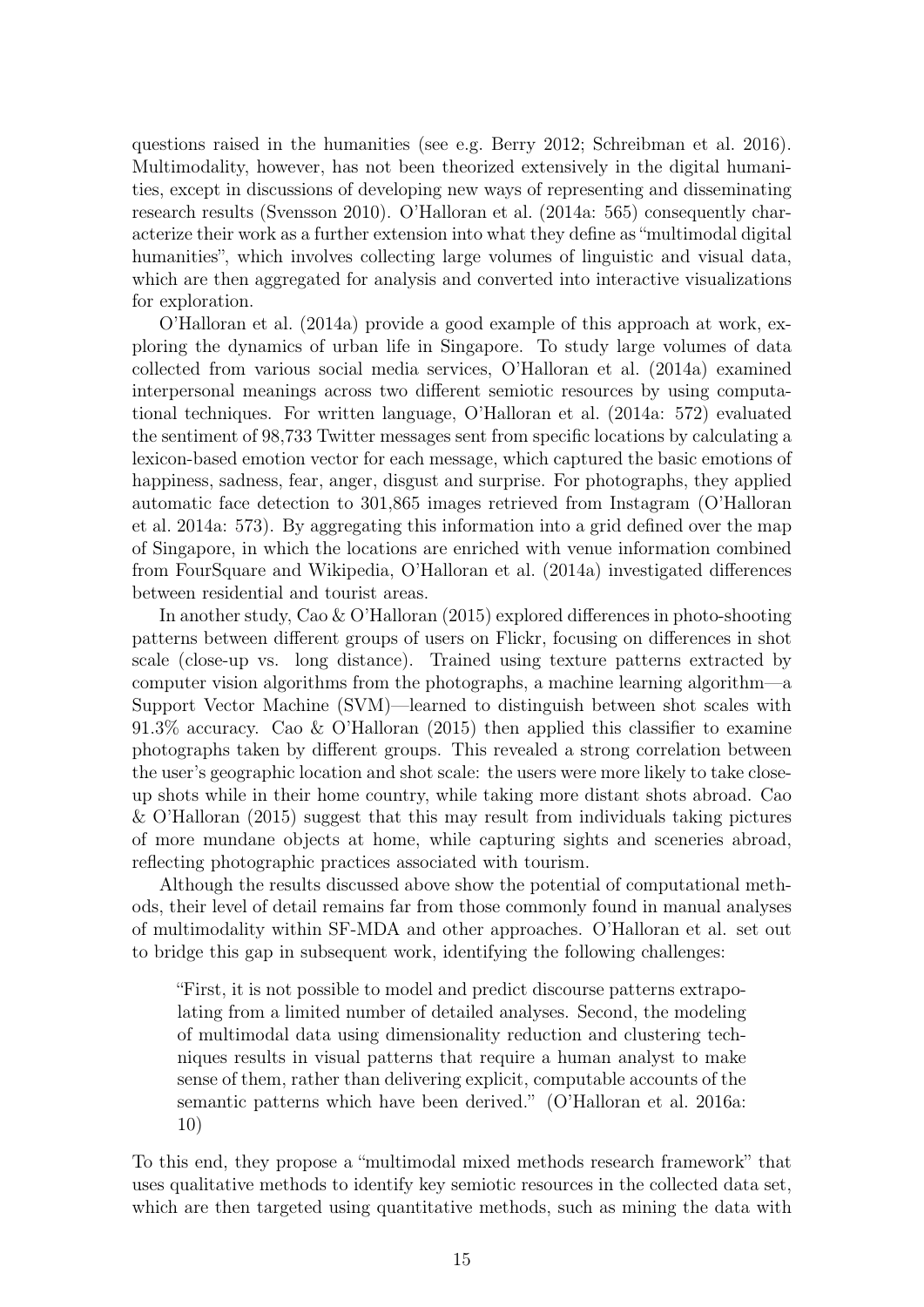the help of machine learning algorithms. Finally, these analyses are synthesized into visualizations for exploring the results.

As the work of O'Halloran and her colleagues shows, rapidly developing fields of study such as computer vision, natural language processing and machine learning will undoubtedly make a significant contribution to the study of multimodality in the coming years. The work of Bateman et al. (2016) exemplifies emerging work in this area, combining manually and automatically generated annotation layers in a corpus describing the multimodality of film. Whereas various visual and aural events in film, such as shot boundaries and background music, are captured automatically by algorithms, filmic cohesion is described manually using the framework set out in (Tseng 2013).

Bateman et al. (2016) show that automatically generated annotation not only reduces the time and resources spent on compiling multimodal corpora, but also extends their scope by introducing layers of description which could be otherwise considered too demanding for manual annotation. Moreover, these benefits are not limited to the description of complex dynamic multimodal phenomena in film, but apply to page-based artifacts as well, whose annotation has proven equally time- and resource-intensive. To draw on an example, Hiippala (2016) presents a tool which uses open source computer vision, natural language processing and optical character recognition libraries to generate XML annotation from document images, which is designed to support the manual application of the annotation framework presented in Bateman (2008a).

Developments of this kind are now being driven forward by advances in several interrelated areas of computer science, including machine learning, computer vision and NLP. In particular, results in a specific subfield of machine learning known as 'deep learning' are now bringing about significant developments in all of the aforementioned fields. This subfield focuses on the design and use of artificial neural networks for a broad variety of tasks (LeCun et al. 2015). Artificial neural networks follow principles of operation inspired by the structure and activation of neurons in the human brain and have become increasingly popular in recent years due to increases in computing power and the volume of data available for training the networks.

In contrast to many 'traditional' machine learning algorithms, in which the features necessary for the task at hand—such as classifying an image based on its contents or finding an object in the image—are crafted manually by humans, neural networks learn these representations automatically by adjusting their parameters during training. The epithet 'deep', in turn, refers to how these parameters are organized into successive layers, which learn increasingly abstract representations of the data. Whereas the first layers may contain representations of changes in illumination or texture, the subsequent ones may construe combinations of these features into representations of particular objects. These developments are highly relevant to multimodal research, as exemplified by now common computer vision tasks such as image captioning and object detection, recognition and classification (see Bateman et al. 2017: 162–166).

As a concrete example, the work of Kembhavi et al. (2016) focuses on understanding the content and structure of diagrams and shows how far deep learning has pushed the joint processing of language and images. Kembhavi et al. (2016) train multiple neural networks to parse the diagrams for constituents and their rela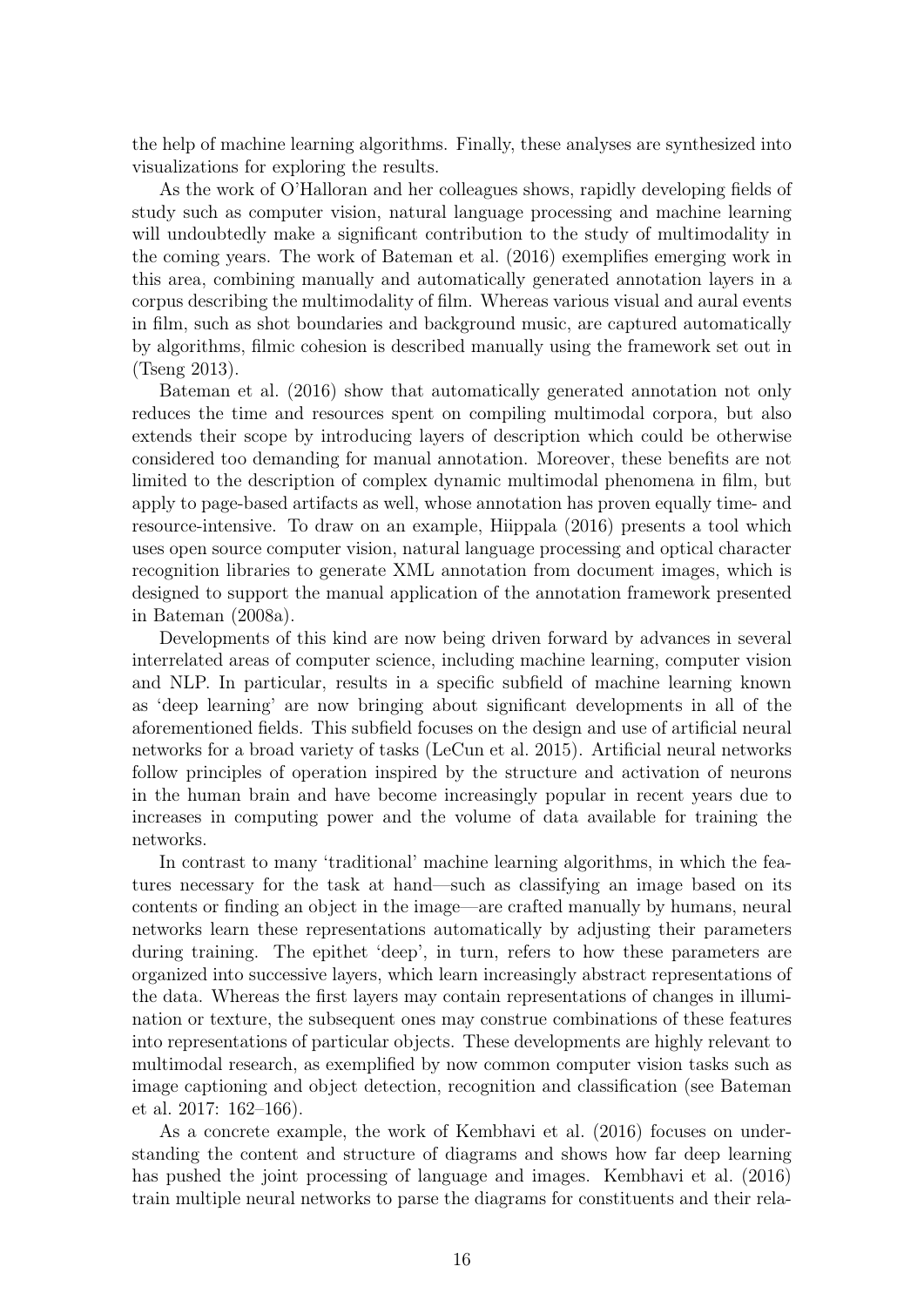tionships. This representation of the diagram is then fed to another neural network for 'diagram question answering', which involves predicting the correct answer to a multiple choice question. How diagrams make meanings has also been explored from an SFL-inspired, multimodal perspective by Guo (2004), but as in many other cases, these analyses have been limited to very few examples. In contrast, the parser presented in Kembhavi et al. (2016) could be used to radically increase the size of multimodal corpora for diagram description. In fact, their dataset, which includes 5,000 human-annotated diagrams, warrants a multimodal investigation in its own right.

Finally, it is useful to consider the potential contribution of SFL and multimodal research to what may be broadly described as the field of artificial intelligence. Although O'Halloran et al. (2016b) envisage that multimodal analyses conducted by experts could be re-used as training data for machine learning algorithms, stateof-the-art techniques such as deep learning are notoriously hungry for data. This data is needed both for training models for various tasks and to measure their performance. Typically, this data is crowd-sourced through services such as Amazon Mechanical Turk, which allows individuals to bid on and undertake small tasks, such as labeling objects or drawing their outlines in images. At this stage, given their experience in developing rich and systematic annotation schemes, researchers working on multimodality could develop annotation frameworks for multimodal data and investigate how best to instruct the non-expert annotators in their task, thus improving the quality of data.

# 5 Toward further integration

Better engagement with CL and NLP has a number of benefits for SFL. First, computational methods can facilitate automatable and reproducible work. The large amounts of time taken for manual annotation of data mean that many SFL projects face time and cost constraints. Heavily automated workflows, on the other hand, can be deployed on new data at little to no cost. This seems to be a practical path to Matthiessen's notion of language as "an assemblage of registers" (Matthiessen 2015b: 44): the same set of routines, automatically applied to corpora of different domains, could provide an insightful account of how Field, Tenor and Mode influence the probabilities for content-stratum phenomena.

At the same time, computational approaches make it possible to empirically test key components of an SFG. Automated text processing, for example, may be able to shed light on the oft-noted difficulty of process-type identification: if a model trained on large, well-annotated collections of process types cannot accurately predict process type labels in unseen data from a similar text-type, we may have an indication that our current understanding of experiential semantics is incomplete. Moreover, as Halliday discovered, the number of words needed to collect a quantitatively useful sample grows exponentially with the delicacy of the phenomenon of interest. While only 2000 main clauses are needed to create a profile of Mood or Process Type, hundreds of thousands of words (or a smaller, highly specific sample) may be needed in order to develop frequency profiles for lexical alternatives (Matthiessen 2015a). Realizing the statistical component of SFG at the grammatical pole of lexicogrammar is therefore dependent on computational methods.

Another important benefit of combining SFL and NLP is that the high-quality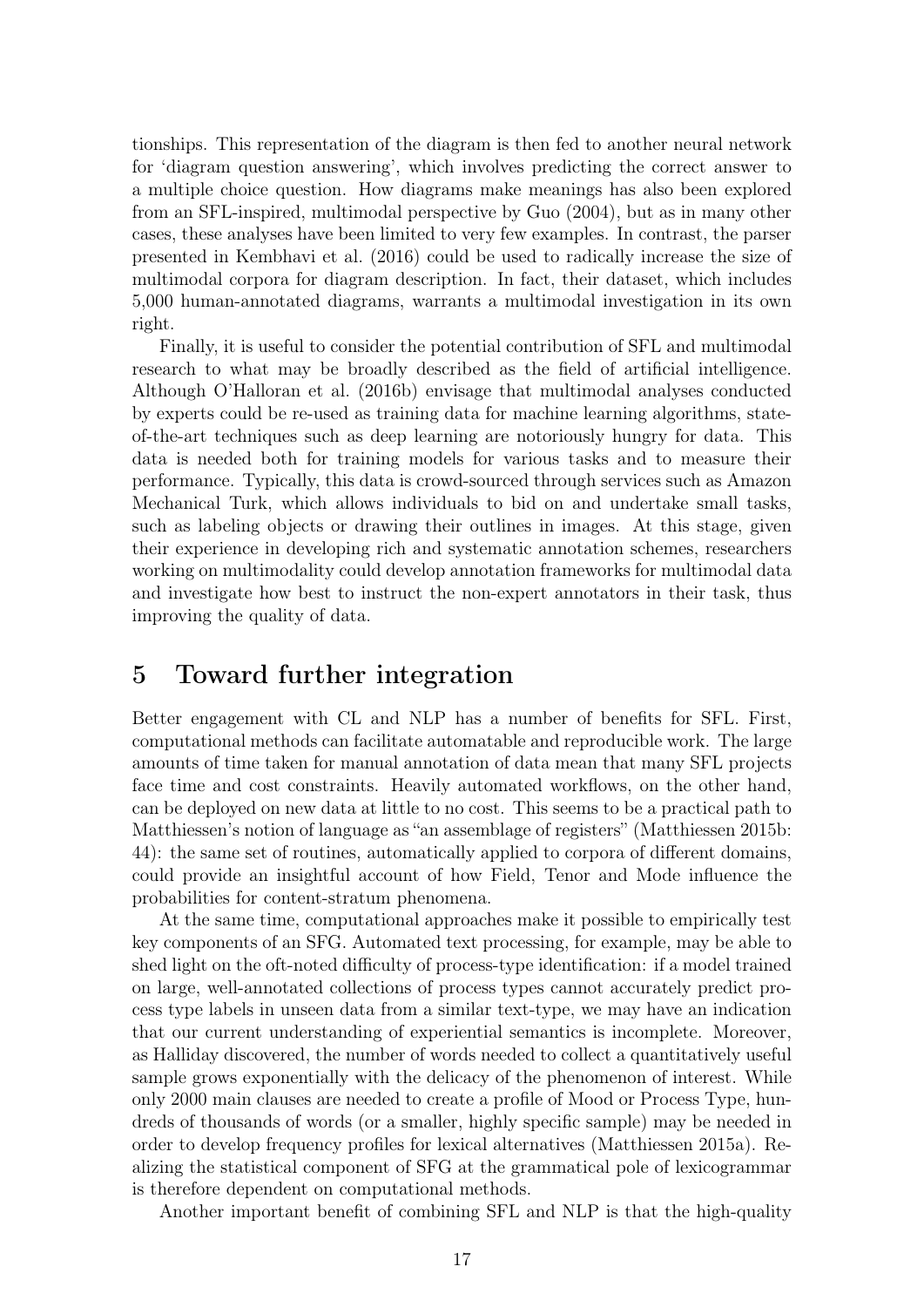data produced by human annotators with detailed training in SFG could be effectively repurposed as training data for machine learning algorithms. As noted above, a consistent, well-annotated dataset is the main prerequisite for the development of a high-quality statistical parser.

Finally, for NLP practitioners, SFL provides several well articulated hypotheses concerning the relationship between critical linguistic questions, such as the relationship between text and context, lexis and grammar, and words and meaning. In clearly differentiating between form, function, words and meaning, SFG may be able to avoid pitfalls that limit the utility of more popular computational grammars for functional-semantic tasks. It is certainly possible that current limitations in NLP are not the result of limitations in statistical methods, but in the grammars accepted by algorithms as input and output. Put another way, even perfectly accurate automatic annotation may have limited usefulness if what is being annotated does not correspond to meaningful distinctions within the grammar of a language. Goals that are still distant in NLP, such as semantic parsing and discourse-level annotation, could foreseeably stand to benefit from the relatively holistic account provided by SFL.

# 6 Conclusion

SFL is a complex and rich theoretical account in which several distinct representational resources are regularly used. Many of these are currently at the limit or beyond what can be modeled computationally. Computation has, however, made enormous strides over the past 10 years and many of the phenomena at the core of SFL theorizing at the outset—particularly, for example, reliance on data and corpora—are now coming within reach. In fact, such approaches to language are only achievable with computational methods and so it is both necessary and logical that interaction between SFL and computation should continue and, in some areas, intensify. In previous rounds of interaction the efforts of particular individuals have been central. For example, beginning with work on machine translation and then, later, natural language generation, the willingness of Michael Halliday to engage with emerging technologies played a crucial role (cf. Bateman & O'Donnell 2015). There is now considerably more need for researchers who are trained both in computation and SFL as both of these disciplines continue to evolve and grow.

# References

- Airoldi, Edoardo M. 2007. Getting Started in Probabilistic Graphical Models. PLoS Computational Biology 3(12). e252. doi:10.1371/journal.pcbi.0030252. < http://www.ncbi.nlm.nih.gov/pmc/articles/PMC2134967/>.
- Arora, Sanjeev & Boaz Barak. 2009. Computational complexity: a modern approach. Cambridge University Press.
- Bateman, John & Michael Zock. 2017. Natural Language Generation. In R. Mitkov (ed.), *Oxford* Handbook of Computational Linguistics, Oxford: Oxford University Press 2nd edn.
- Bateman, John A. 1997. Enabling technology for multilingual natural language generation: the KPML development environment. Natural Language Engineering 3(1). 15–55.
- Bateman, John A. 2008a. Multimodality and Genre: a foundation for the systematic analysis of multimodal documents. Basingstoke: Palgrave Macmillan.
- Bateman, John A. 2008b. Systemic functional linguistics and the notion of linguistic structure: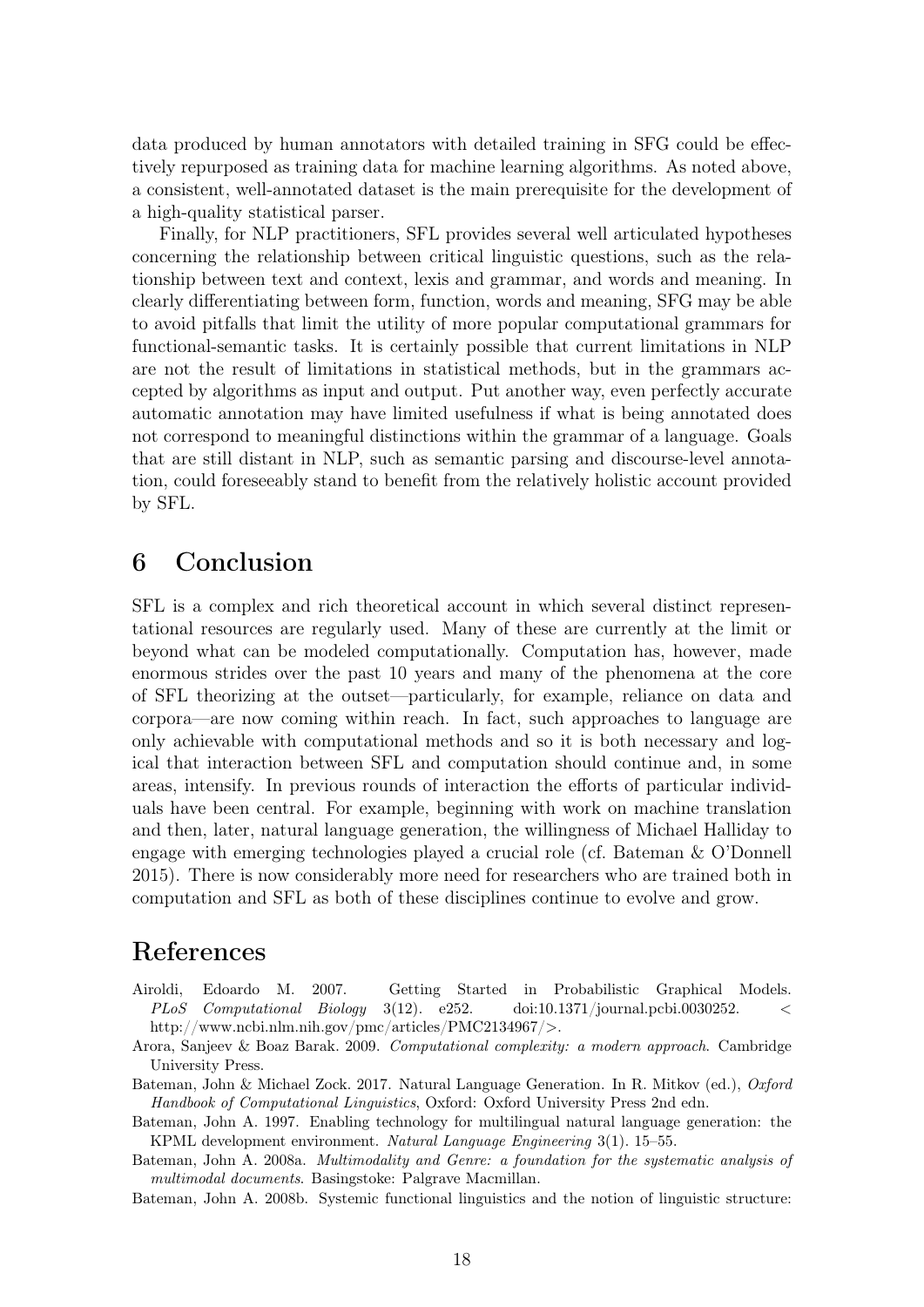unanswered questions, new possibilities. In Jonathan J. Webster (ed.), Meaning in context: strategies for implementing intelligent applications of language studies, 24–58. London: Equinox.

- Bateman, John A. 2014. Text and Image: a critical introduction to the visual/verbal divide. London and New York: Routledge.
- Bateman, John A. & Michael O'Donnell. 2015. Computational Linguistics: the Halliday Connection. In Jonathan J. Webster (ed.), The Bloomsbury Companion to M.A.K. Halliday, 453–466. London and New York: Bloomsbury.
- Bateman, John A., Chiao-I Tseng, Ognyan Seizov, Arne Jacobs, Andree Lüdtke, Marion G. Müller & Otthein Herzog. 2016. Towards next-generation visual archives: image, film and discourse. Visual Studies 31(2). 131–154. doi:http://dx.doi.org/10.1080/1472586X.2016.1173892.
- Bateman, John A., Janina Wildfeuer & Tuomo Hiippala. 2017. Multimodality Foundations, Research and Analysis. A Problem-Oriented Introduction. Berlin: Mouton de Gruyter.
- Berry, David M. (ed.). 2012. Understanding digital humanities. Basingstoke: Palgrave Macmillan.
- Cao, Yanpeng & Kay L. O'Halloran. 2015. Learning human photo shooting patterns from largescale community photo collections. Multimedia Tools and Applications 74(24). 11499–11516. doi:10.1007/s11042-014-2247-0.
- Chomsky, Noam. 1957. Syntactic Structures. The Hague: Mouton & Co.
- Collins, Michael. 2003. Head-driven statistical models for natural language parsing. Computational linguistics 29(4). 589–637.
- Costetchi, Eugeniu. 2013. A method to generate simplified Systemic Functional Parses from Dependency Parses. In Proceedings of depling2013 [forthcoming], Prague.
- Couto-Vale, Daniel. 2017. How to make a wheelchair understand spoken commands. Bremen: Bremen University dissertation.
- Doermann, David & Karl Tombre (eds.). 2014. Handbook of document image processing and recognition. London: Springer-Verlag.
- Domingos, Pedro, Stanley Kok, Daniel Lowd & Hoifung Poon. 2010. Markov Logic. Journal of computational biology a journal of computational molecular cell biology 17(11). 1491–508. doi:10.1089/cmb.2010.0044. < http://www.ncbi.nlm.nih.gov/pubmed/21685052>.
- Fawcett, Robin P. 1988. Language generation as choice in social interaction. In M. Zoch & G. Sabah (eds.), Advances in natural language generation, 27–49. London and New York: Pinter.
- Fawcett, Robin P. 1989. Towards a systemic flowchart model for discourse analysis. In Robin P. Fawcett & David Young (eds.), New developments in systemic linguistics: theory and application, 116–143. London: Pinter.
- Fawcett, Robin P. 1993. The architecture of the COMMUNAL project in NLG (and NLU). In The Fourth European Workshop on Natural Language Generation, Pisa.
- Fawcett, Robin P. 2008. Invitation to Systemic Functional Linguistics through the Cardiff Grammar. London: Equinox Publishing Ltd.
- Fischer, Kerstin. 2016. Designing Speech for a Recipient: The roles of partner modeling, alignment and feedback in so-called 'simplified registers'. Amsterdam/Philadelphia: John Benjamins Publishing Company.
- Grinstead, Charles Miller & James Laurie Snell. 2012. Introduction to probability. American Mathematical Soc.
- Guo, Haipeng & William Hsu. 2002. A survey of algorithms for real-time Bayesian network inference. In Aaai/kdd/uai02 joint workshop on real-time decision support and diagnosis systems, Edmonton, Canada.
- Guo, Libo. 2004. Multimodality in a biology textbook. In Kay L. O'Halloran (ed.), *Multimodal* discourse analysis: systemic functional perspectives Open Linguistics Series, 196–219. London: Continuum.
- Haegeman, Liliane. 1991. Introduction to Government and Binding Theory, vol. 2. London: Blackwell.
- Halliday, Michael A. K. 1996. On grammar and grammatics. In Ruqaiya Hasan, Carmel Cloran & David Butt (eds.), Functional descriptions – theory in practice Current Issues in Linguistic Theory, 1–38. Amsterdam: Benjamins.
- Halliday, Michael A.K. & Christian M.I.M. Matthiessen. 2013. An Introduction to Functional Grammar (4th Edition). Oxford, New York: Routledge 4th edn.
- Hasan, Ruqaiya. 1987. The grammarian's dream: lexis as most delicate grammar. In Michael A. K. Halliday & Robin P. Fawcett (eds.), New Developments in Systemic Linguistics. Volume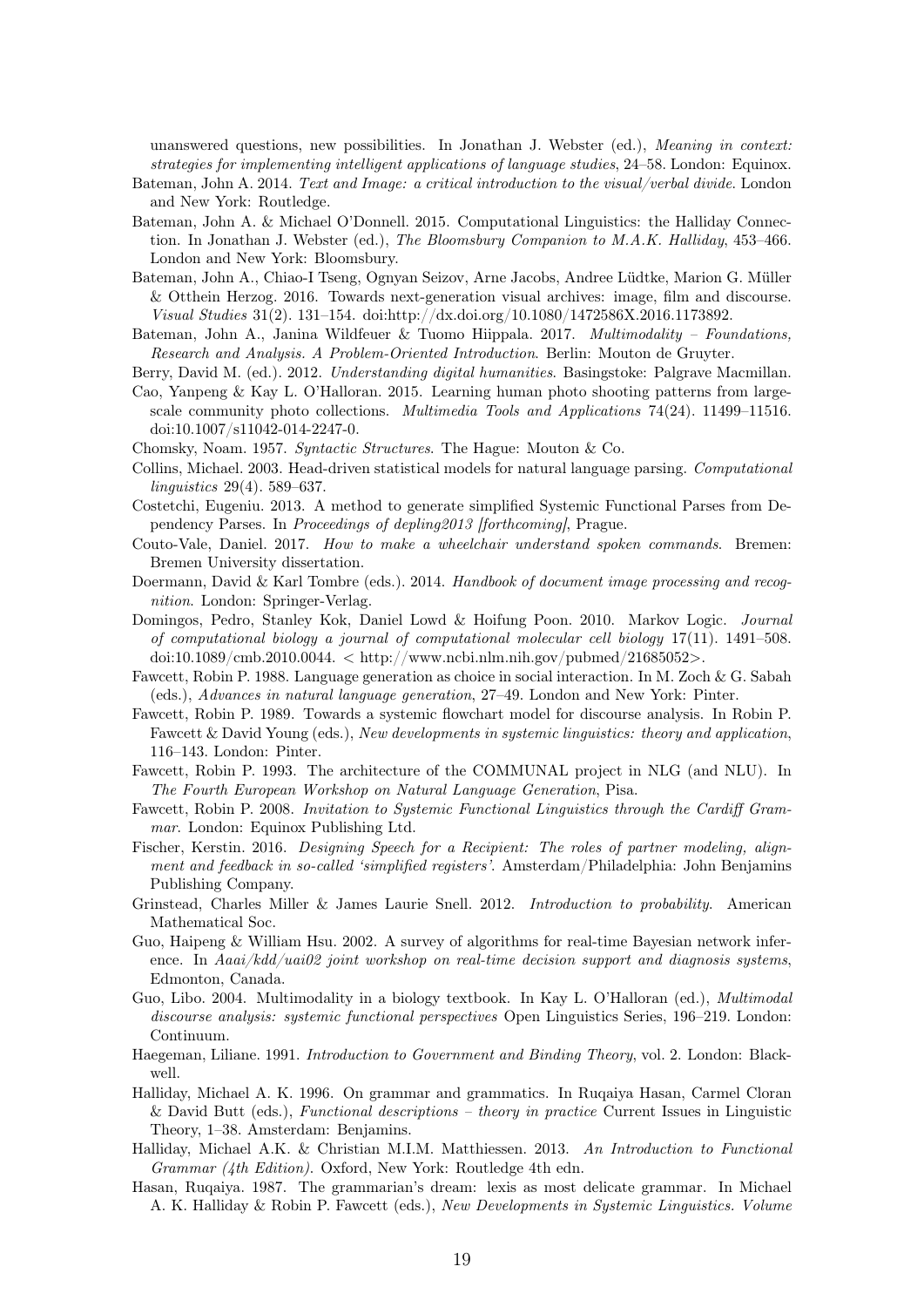1, 184–211. London: Frances Pinter.

- Hiippala, Tuomo. 2016. Semi-automated annotation of page-based documents within the Genre and Multimodality framework. In *Proceedings of the 10th sighum workshop on language technology* for cultural heritage, social sciences, and humanities, 84–89. Berlin, Germany: Association for Computational Linguistics.
- Honnibal, Matthew. 2004. Converting the Penn Treebank to systemic functional grammar. In Proceedings of the Australasian Language Technology Workshop  $(ALTW04)$ ,  $\leq$ http://www.alta.asn.au/events/altw2004/publication/04-27.pdf>.
- Honnibal, Matthew & James R. Curran. 2007. Creating a Systemic Functional Grammar Corpus from the Penn Treebank. In Proceedings of the ACL 2007 Workshop on Deep Linguistic Processing, 89–96. Prague, Czech Republic: Association for Computational Linguistics. < http://www.aclweb.org/anthology/W/W07/W07-1212>.
- Kasper, Robert. 1988. An Experimental Parser for Systemic Grammars. In Proceedings of the 12th International Conference on Computational Linguistics, Budapest.
- Kembhavi, Aniruddha, Mike Salvato, Eric Kolve, Minjoon Seo, Hannaneh Hajishirzi & Ali Farhadi. 2016. A diagram is worth a dozen images. In *Computer Vision – ECCV 2016:* 14th European Conference, Amsterdam, The Netherlands, October 11–14, 2016, Proceedings, Part IV, 235–251. Cham: Springer.
- Kersting, Kristian & Luc De Raedt. 2007. Bayesian Logic Programming: Theory and Tool. In Lise Getoor & Ben Taskar (eds.), *Introduction to statistical relational learning*, chap. 10, 291–321. MIT Press.
- Kotthoff, Lars. 2014. Algorithm selection for combinatorial search problems: A survey. AI Magazine 35(3).  $48-60$ .
- Kress, Gunther & Theo van Leeuwen. 2006. Reading Images: the grammar of visual design. London and New York: Routledge 2nd edn.
- LeCun, Yann, Yoshua Bengio & Geoffrey Hinton. 2015. Deep learning. Nature 521. 436–444. doi:10.1038/nature14539.
- Mann, William C. 1983. An overview of the PENMAN text generation system. In *Proceed*ings of the National Conference on Artificial Intelligence, 261–265. AAAI. Also appears as USC/Information Sciences Institute, RR-83-114.
- Mann, William C. & Christian M. I. M. Matthiessen. 1985. Demonstration of the Nigel Text Generation Computer Program. In James D. Benson & William S. Greaves (eds.), Systemic Perspectives on Discourse, Volume 1, 50–83. Norwood, New Jersey: Ablex.
- Manning, Christopher D, Mihai Surdeanu, John Bauer, Jenny Finkel, Steven J Bethard & David McClosky. 2014. The Stanford CoreNLP Natural Language Processing Toolkit. In Acl 2014, 55–60.  $\lt$  http://www.aclweb.org/anthology/P/P14/P14-5010>.
- Marneffe, Marie-Catherine, Timothy Dozat, Natalia Silveira, Katri Haverinen, Filip Ginter, Joakim Nivre & Christopher D. Manning. 2014. Universal Stanford dependencies: A cross-linguistic typology. In Proceedings of the ninth international conference on language resources and evaluation (lrec-2014)(vol. 14), Reykjavik, Iceland: European Language Resources Association (ELRA).  $\langle \text{http://www.lrec-conf.org/proceedings/tree2014/pdf/1062} \rangle$  Paper.pdf>.
- Marneffe, Marie-Catherine, Bill MacCartney & Christopher D Manning. 2006. Generating Typed Dependency Parses from Phrase Structure Parses. In Lrec 2006, vol. 6 3, 449–454. Stanford University.  $\langle \text{http://nlp.stanford.edu/manning/papers/LREC_2.pdf}\rangle$ .
- Matthiessen, Christian M. I. M. 2015a. Halliday's Conception of Language as a Probabilistic System. In Jonathan J Webster (ed.), The Bloomsbury Companion to M.A.K. Halliday, 203– 241. London and New York: Bloomsbury.
- Matthiessen, Christian M.I.M. 2015b. Register in the round: registerial cartography. Functional linguistics 2(9). 1–48. doi:10.1186/s40554-015-0015-.
- Matthiessen, M.I.M., Christian. 1985. The systemic framework in text generation: Nigel. In James Benson & Willian Greaves (eds.), Systemic perspective on Discourse, Vol I, 96–118. Norwood, New Jersey: Ablex.
- McDonald, Daniel & Robyn Woodward-Kron. 2016. Member roles and identities in online support groups: Perspectives from corpus and systemic functional linguistics. Discourse  $\mathcal C$  Communication 10(2). 157–175.
- McDonald, David D. 1980. Natural Language Production as a Process of Decision Making under Constraint: MIT, Cambridge, Mass dissertation.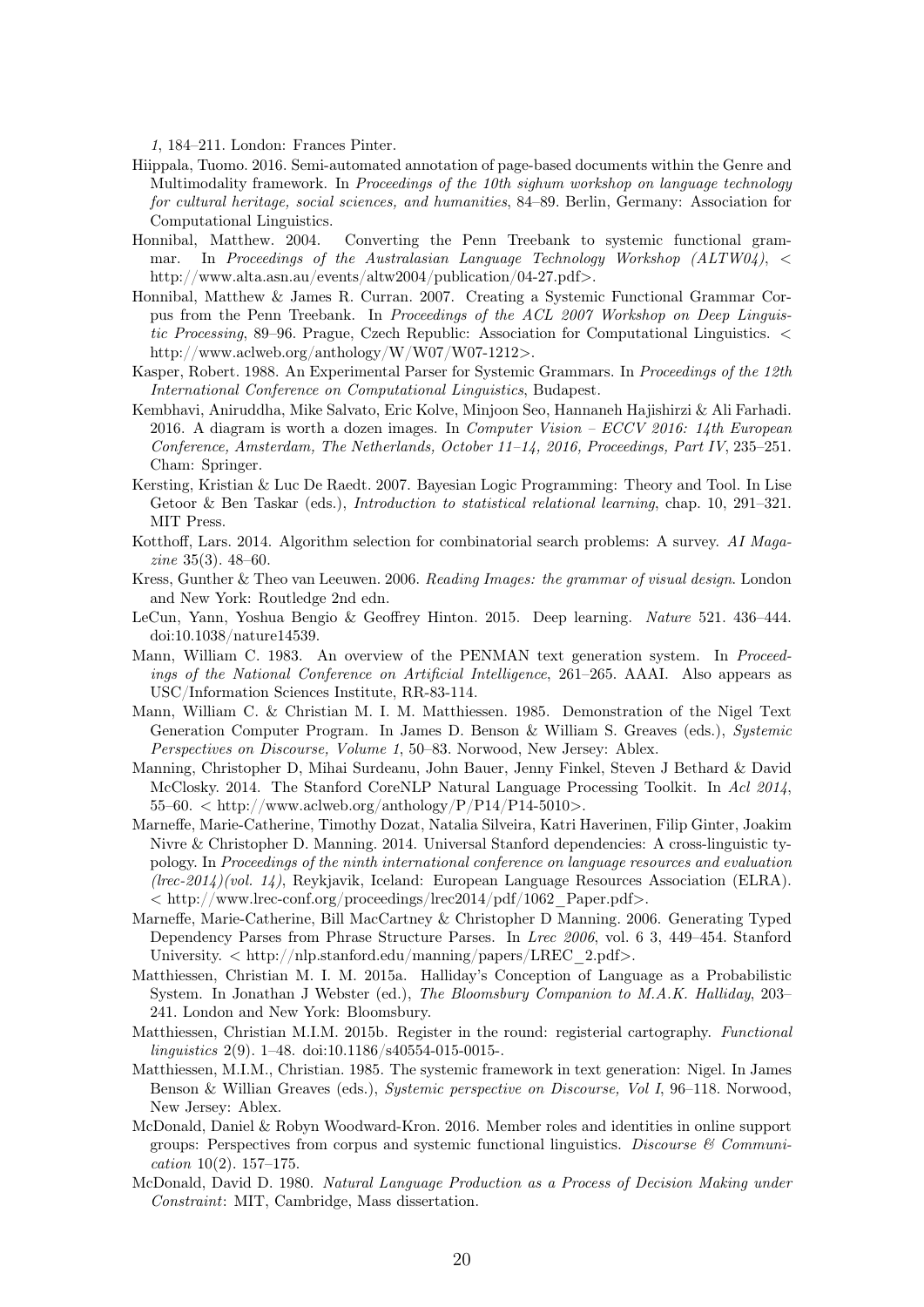- Neale, Amy C. 2002. More Delicate TRANSITIVITY: Extending the PROCESS TYPE for English to include full semantic classifications. Tech. rep. Cardiff University Cardiff.
- Nivre, Joakim. 2015. Towards a universal grammar for natural language processing. In Computational Linguistics and Intelligent Text Processing, 3–16. Berlin: Springer.
- O'Donnell, Michael. 1990. A dynamic model of exchange. Word 41(3). 293–328.
- O'Donnell, Michael. 1993. Reducing Complexity in Systemic Parser. In Proceeedings of the third international workshop on parsing technologies, Tilburg.
- O'Donnell, Michael. 1994. Sentence analysis and generation: a systemic perspective. Sydney, Australia: University of Sydney, Department of Linguistics dissertation. < http://www.wagsoft.com/Papers/Thesis/index.html>.
- O'Donnell, Michael. 2005. The UAM Systemic Parser. In Proceedings of the 1st Computational Systemic Functional Grammar Conference, University of Sydney, Sydney, Australia. < http://www.wagsoft.com/Papers/ODonnellUamParser.pdf>.
- O'Donnell, Michael. 2008. Demonstration of the UAM corpus tool for text and image annotation. In Proceedings of the ACL '08: HLT Demo Session, 13–16. Columbus, Ohio: Association for Computational Linguistics. < http://www.aclweb.org/anthology-new/P/P08/P08-4004.pdf>.
- O'Donnell, Michael J. & John A. Bateman. 2005. SFL in computational contexts: a contemporary history. In Ruqaiya Hasan, Christian M.I.M. Matthiessen & Jonathan J. Webster (eds.), Continuing Discourse on Language: A functional perspective, vol. 1, 343–382. London and New York: Equinox.
- Oepen, Stephan, Dan Flickinger, Hans Uszkoreit & Jun ichi Tsujii. 2000. Introduction to the special issue on efficient processing with HPSG. Natural Language Engineering  $6(1)$ . 1–14.
- O'Halloran, Kay L. 2008. Systemic Functional-Multimodal Discourse Analysis (SF-MDA): Constructing Ideational Meaning using Language and Visual Imagery. Visual Communication 7(4). 443–475.
- O'Halloran, Kay L. 2014. Multimodal Discourse Analysis. In Ken Hyland & Brian Paltridge (eds.), The Bloomsbury Companion to Discourse Analayis, 120–137. London and New York: Bloomsbury.
- O'Halloran, Kay L. 2015. Multimodal Digital Humanities. In Peter P. Trifonas (ed.), International handbook of semiotics, 389–416. Dordrecht: Springer.
- O'Halloran, Kay L., Alvin Chua & Alexey Podlasov. 2014a. The role of images in social media analytics: A multimodal digital humanities approach. In David Machin (ed.), Visual communication, 565–588. Berlin: Mouton de Gruyter.
- O'Halloran, Kay L., Marissa K.L.E & Sabine Tan. 2014b. Multimodal analytics: software and visualization techniques for analyzing and interpreting multimodal data. In Carey Jewitt (ed.), The Routledge Handbook of multimodal analysis, 386–396. London: Routledge 2nd edn.
- O'Halloran, Kay L., Sabine Tan, Duc-Son Pham, John A. Bateman & Andrew Vande Moere. 2016a. A Digital Mixed Methods Research Design: Integrating Multimodal Analysis with Data Mining and Information Visualization for Big Data Analytics. Journal of Mixed Methods Research doi:10.1177/1558689816651015.
- O'Halloran, Kay L., Sabine Tan, Peter Wignell, John A. Bateman, Duc-Son Pham, Michele Grossman & Andrew Vande Moere. 2016b. Interpreting text and image relations in violent extremist discourse: A mixed methods approach for big data analytics. Terrorism and Political Violence doi:10.1080/09546553.2016.1233871.
- O'Toole, Michael. 2011. The language of displayed art. Abingdon, Oxon: Routledge 2nd edn.
- Peters, Stanley P. & Richard W. Ritchie. 1973. On the generative power of transformational grammars. Information Sciences 6. 49–83.
- Rautaray, Siddharth S. & Anupam Agrawal. 2015. Vision based hand gesture recognition for human computer interaction: a survey. Artificial Intelligence Review 43(1). 1–54. doi:10.1007/s10462- 012-9356-9.
- Richardson, Matthew & P. Domingos. 2006. Markov logic networks. Machine learning 62(1-2). 107–136. doi:10.1007/s10994-006-5833-1. < http://link.springer.com/article/10.1007/s10994- 006-5833-1>.
- Schreibman, Susan, Ray Siemens & John Unsworth (eds.). 2016. A new companion to digital humanities. Chichester: Wiley-Blackwell 2nd edn.
- Shi, Hui, Cui Jian & Carsten Rachuy. 2011. Evaluation of a Unified Dialogue Model for Human-Computer Interaction. International Journal of Computational Linguistics and Applications